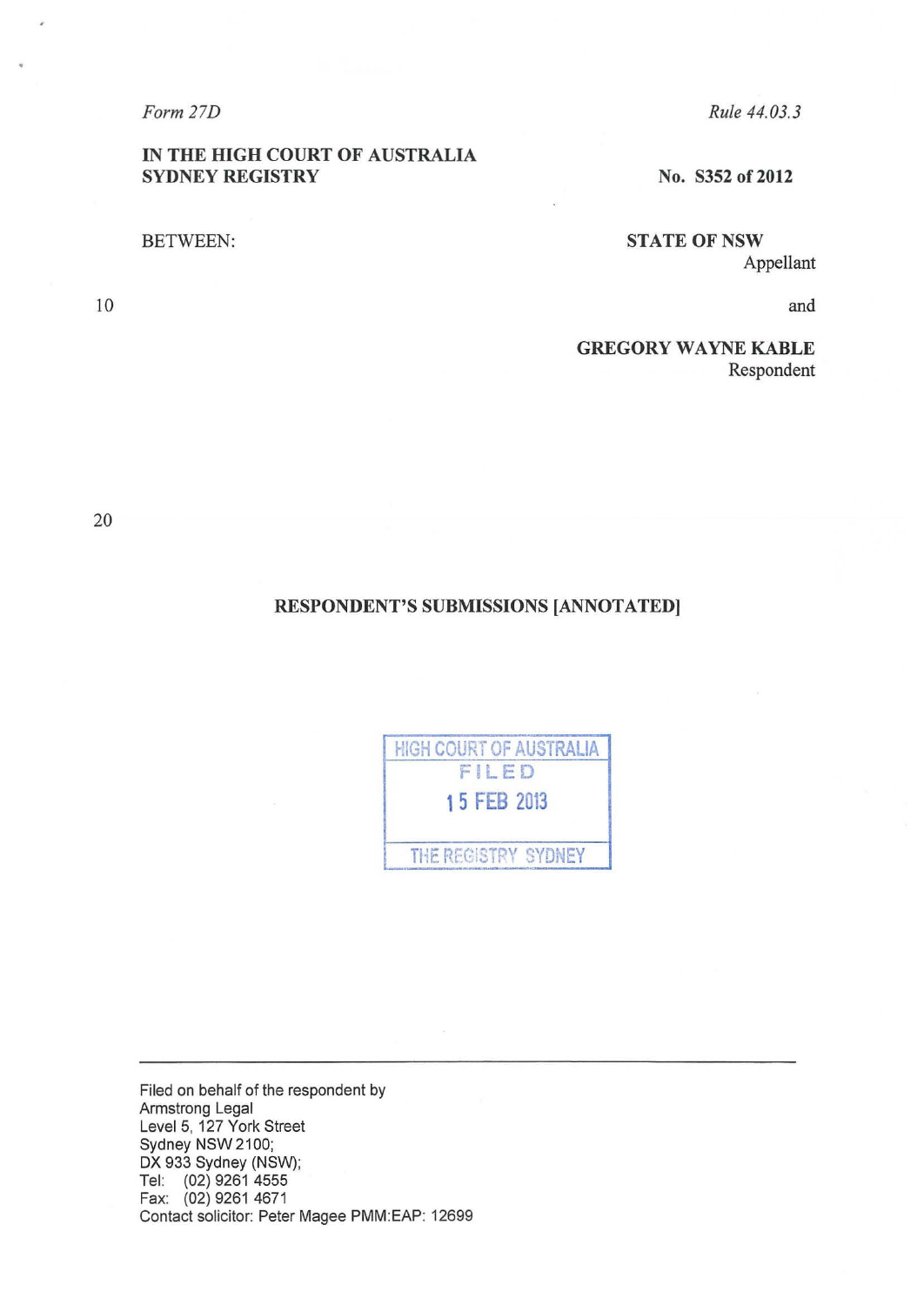#### **PART I: CERTIFICATION FOR PUBLICATION ON THE INTERNET**

1. The respondent certifies that the submission is in a form suitable for publication on the internet.

# 10 **PARTII: CONCISE STATEMENT OF THE ISSUES THAT THE APPEAL PRESENTS**

# 2. *As to the Notice of Appeal issues (at AB2:588-591):*

- (a) What was the nature of the purported jurisdiction or function exercised by the Supreme Court of NSW when Levine J purported to make the disputed detention order of 23 February 1995? Whether, as Kable asserts, the Court and Levine **J** were exercising a purely executive function that was foreign to, and not properly incidental to, the exercise of judicial power of a superior court of record?
- (b) Whether, as Kable asserts, Levine J's disputed detention order of 23 February 1995 was not a *"judicial order"?*
- (c) Whether, as Kable asserts, the findings, holdings and judgment that were made in *Kable v DPP (NSW)* [1996] HCA 24, 189 CLR 51 *("Kable 1996''),*  went beyond being merely public law findings (as to limits of State legislative power), and also bind Kable and the State of NSW in their private law litigation in tort in the present litigation?
- (d) Whether, as Kable asserts, the *"set[ting] aside",* on 12 September 2006 (in *Kable 1996* at p 143 order 2) of Levine J's disputed detention order of 23 February 1995 (reproduced at AB1:426-428), retrospectively removed any constitutional, statutory, administrative law or common law impediments to Kable's right and entitlement to have, and to maintain, a vested private law cause of action in tort against the State of NSW for false imprisonment for Kable's detention in prison for six months, from 23 February 1995 to 22 August 1995?
- (e) Whether, as Kable asserts, the State ofNSW has no defence of common law justification to Kable's false imprisonment?
- 3. *As to the Respondent's Notice of Contention issues (at AB2:597-601)*
- 40
- (a) AB2:598[!] Whether, as Kable asserts, the Executive Government, being the 'State of NSW' (within the meaning of the *Crown Proceedings Act* 1988) is liable to Kable directly (for acting in concert to achieve a common end), as well as vicariously (pursuant to the *Law Reform (Vicarious*

1

20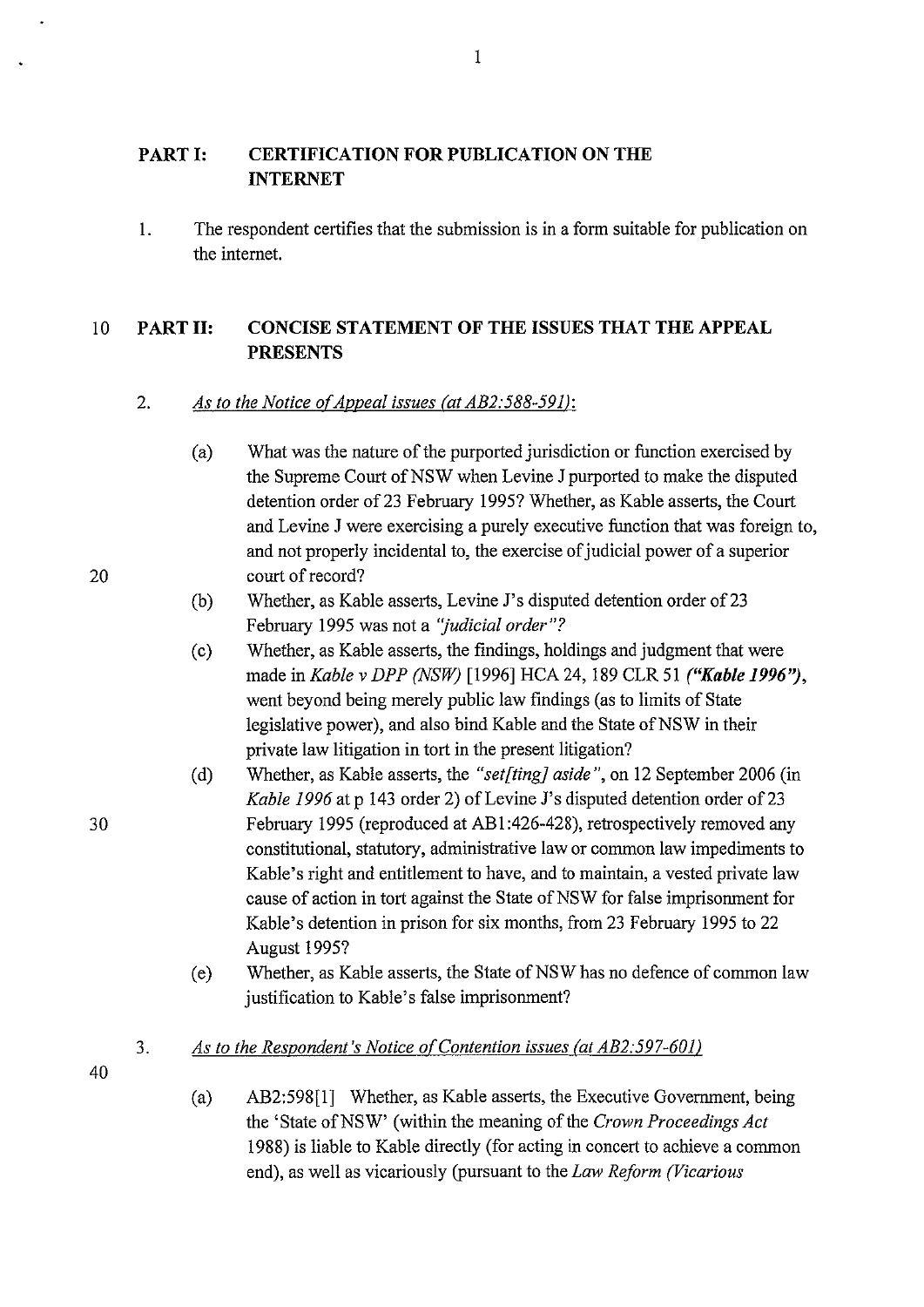*Liability) Act 1983* (NSW)) for false imprisonment?

- (b) AB2:598[2(a)] Whether, as Kable asserts, the Executive Government had an improper purpose, aptly described as 'institutional malice', which constituted the tortious mental state for the respective torts of (i) malicious prosecution, and (ii) collateral abuse of process?
- (c) AB2:599[2(b)(b)], [5], [6] Whether, as Kable asserts, the elements of the cause of action for the tort of malicious prosecution were established against the Executive Government, without impugning the sovereignty of parliament or the separation of powers?
- (d) AB2:599[2(b)(a)], [3], [4] Whether, as Kable asserts, the elements of the cause of action for the tort of collateral abuse of process were established against the Executive Government, although the Executive Government was not a party to *Kable 1996,* and without impugning either the sovereignty of parliament or the separation of powers?

# **PART III: CERTIFICATION OF NOTICE IN COMPLIANCE WITH SECTION 78B OF THE** *JUDICIARY ACT 1903* **(CTH)**

- 20 4. The appellant filed and served notices in compliance with the s 78B of the *Judiciary Act 1903* on 19 December 2012.
	- 5. The respondent filed and served a Notice of Contention together with notices in compliance with section 78B of the *Judiciary Act 1903* on 2 January 2013.

# **PART IV: STATEMENT OF ANY MATERIAL FACTS SET OUT IN THE APPELLANT'S NARRATIVE OF FACTS OR CHRONOLOGY THAT ARE CONTESTED**

6. The respondent adopts the following abbreviations in these submissions: **"AS"** - appellant's submissions filed 25.1.13 **"AC"-** appellant's chronology filled 25.1.13 **"ABl" or "AB2"-** High Court Appeal Books vol1 (pp 1-433) and vol2 (pp 434- 609) respectively **"CI"** - Commonwealth's Intervener submissions filed 1.2.13 **"QI"-** State of Queensland's Intervener submissions filed 8.2.13 **"VI"-** State of Victoria's Intervener Submissions filed 1.2.13 40 **"Wl"-** State of Western Australia's Intervener Submissions filed 31.1.13 *Kable 1995 (main) – DPP v Kable, main reasons for judgment of 23 February 1995* (Levine J, unreported), at AB 1:225-425 *Kable 1995 (terms) – DPP v Kable, short judgment as to terms of order of 23* 

10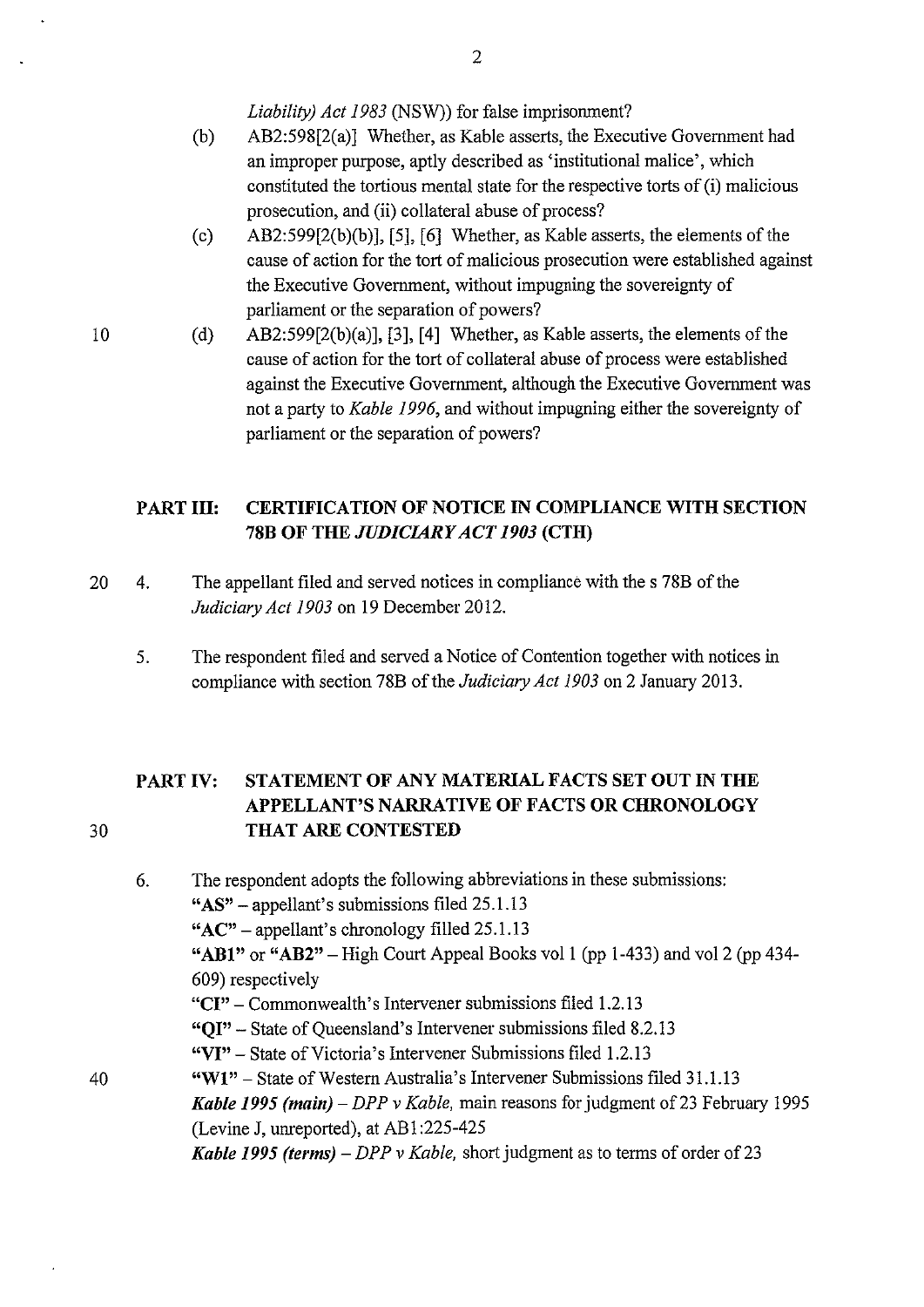February 1995 (Levine J, unreported), at AB1:429-433 *Kable 1996- Kable v Director of Public Prosecutions (NSW)* [1996] HCA 24, 189 **CLR 51** *Kable 2010-Kable v State ofNSW* [2010] NSWSC 811, (2010) 203 A Crim R 66 (Hoeben J), reproduced at AB2:451-488 *Kable 2012 -Kable v State ofNSW* [2012] NSWCA 243 (AllsopP; Basten, Campbell & Meagher JJA; McClellan CJ at CL, unreported), as varied on 9 November 2012, reproduced at AB2:500-584.

#### 10 7. *As to the Notice of Appeal issues (at AB2:588-591):*

- (a) *AS[7}* & *[12}* & *also AC:* On 23 February 1995, Levine J, in addition to making the disputed preventative detention order, granted bail *instanter* to Kable on all criminal charges then pending against Kable under s 85S of the *Crimes Act 1914* (Cth) for which Kable was, already, remanded in custody until 7 March 1995. The granting of bail on the pending criminal charges, with effect 23.2.1995, permitted the disputed detention order made under the *Community Protection Act 1994* (NSW), ss 9 & 20 to have putative immediate effect as from 23 February 1995. See *Kable 1995 (terms)* at 20 ABl :432(20-55)). Bail had previously been refused by various magistrates (see AB1:220(55), 222(58), 224(60)).
	- (b) *AS[8}* & *[14}:* Whilst it is true that the maximum duration of a detention order was six months *(CPA s 5(2)),* there was no limit to the number of further 'renewals' of detention orders that could be sought for up to six months each *(CPA s5(4));* and although Grove J had declined, on 21 August 1995, to renew the detention order on that occasion, the *CPA* permitted further or fresh applications by the DPP for Kable's detention under the *CPA* at any time thereafter *(CPA* ss 5(3) & 5(4)).

(c) *AS[16}:* On 16 September 2005, the appellant and respondent agreed to 30 consent judgment (set out at AB1:79) dismissing the Director of Public Prosecutions for NSW **(hereinafter "DPP")** (as second defendant) from the proceedings, on the basis that the appellant agreed with the respondent, that the appellant accepted liability for the acts and defaults of the DPP in accordance with the terms set out in an earlier letter from the appellant to the respondent dated 18 October 1999 (at AB1:77).

> (d) *AC:* On 8 December 1997, the Amended Statement of Claim (at AB1:6-26) not only added claims by joining the DPP as second defendant, but also added additional causes of action in tort (for malicious prosecution and for collateral abuse of process) against the State of NSW. The initial Statement of Claim, filed on 20 November 1996 (at ABl :1-5) instituted proceedings against the State of NSW for false imprisonment only.

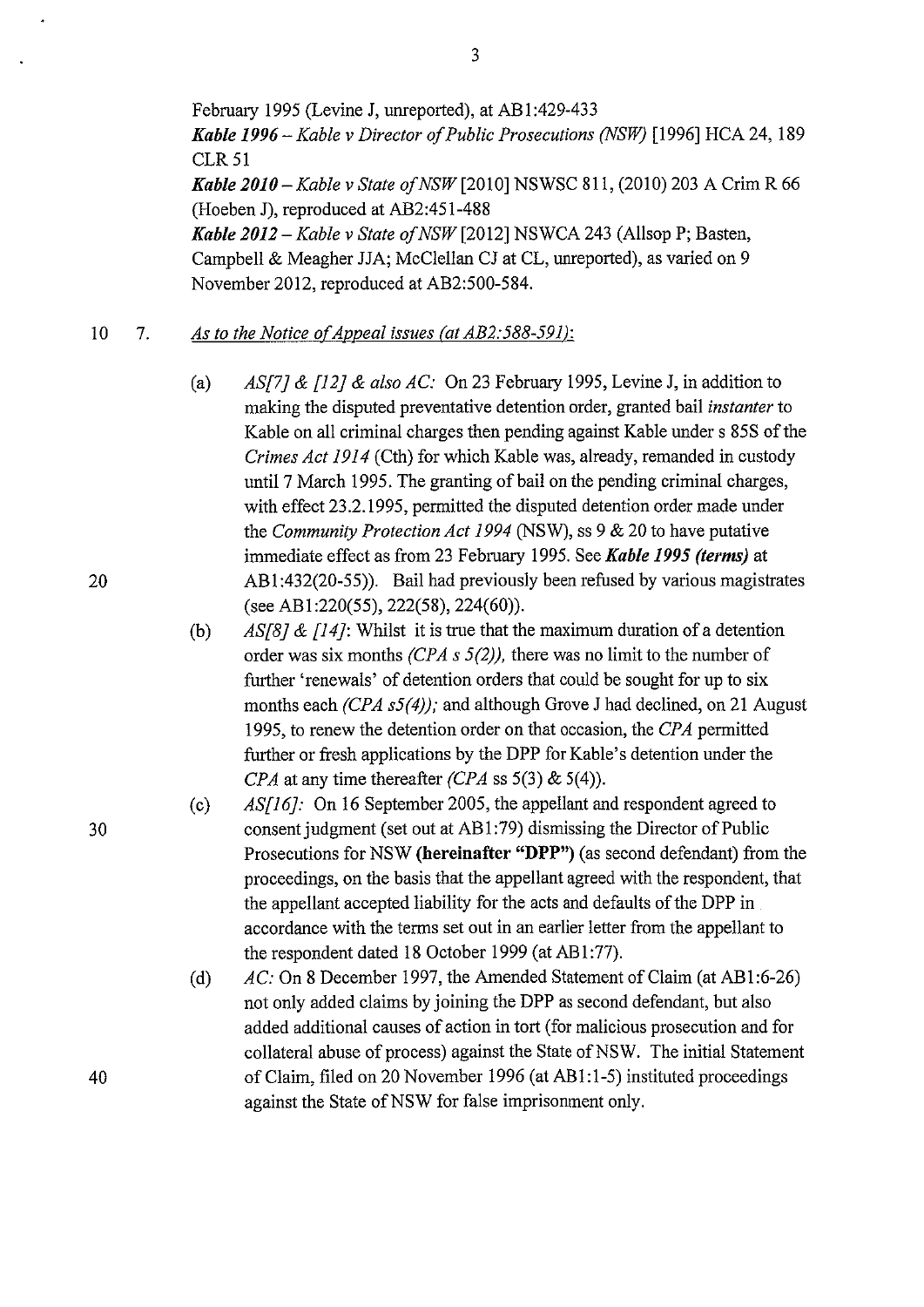*8. As to the Notice of Contention issues (at AB2:597-601 ):* 

- (a) On 25 October 1994, the NSW Attorney-General (who was also the Minister for Justice) issued a public media release (at AB1:116) stating that Cabinet and the Fahey Government had, that same day, approved a package of legislation for the preventative detention of persons including, inter alia, specifically, *"Mr K"* (namely the respondent, Kable) who were *" ... likely to commit an offence involving physical harm to another person and cannot otherwise be detained"* (AB1:116(21-22)).
- 10 (b) The Executive Government produced the *Community Protection Bill 1994*  (agreed fact at  $AB1:182[1]$ ).
	- (c) On 27 October 1994, the NSW Attorney-General on behalf of the Executive Government introduced the *Community Protection Bill 1994* into the Upper House, the Legislative Council (agreed fact at AB1:182[2]). Under that Bill (clause 8), the Attorney-General was the only person who could apply to the Supreme Court of NSW for a detention order.
	- (d) On 27 October 1994, the *Community Protection Bill 1994* was read for the  $1<sup>st</sup>$  time in the Legislative Council (agreed fact at AB1:182[3]).
- (e) On 27 October 1994, the NSW Attorney-General on behalf of the Executive 20 Government moved that the *Community Protection Bill 1994* be read a second time in the Legislative Council (agreed fact at AB1:182[4]).
	- (f) On 27 October 1994, the NSW Attorney-General on behalf of the Executive Government commended the *Community Protection Bill 1994* to the Legislative Council (agreed fact at ABI :183[7]).
- (g) On 9 November 1994, the Crown Solicitor's Office wrote to the respondent's then solicitors (at AB 1 :86-87), informing them that, if the proposed *Community Protection Bill* became law, the NSW Attorney General proposed, subject to medical advice, to apply to the Supreme Court [ of NSW] for an order that the respondent be detained; and asking the 30 respondent to make himself available for medico-legal examination by forensic psychiatrists nominated by the Attorney-General.
- (h) On 11 November 1994, the NSW Attorney-General wrote to the respondent's then solicitors (at AB1:95), noting inter alia that the respondent had been charged with offences under the *Crimes Act* (Cth) s 85S, and also noting inter alia that the *Community Protection Bill* envisaged a civil procedure to allow the Supreme Court to order that a person be held in preventative detention if satisfied that it is necessary to protect the community. The Attorney-General's letter also said that if the *Community Protection Bill* were passed, the Attorney-General would give serious 40 consideration to whether there was sufficient evidence to enable the Attorney-General to apply to the Supreme Court for such an order against the respondent.
	- (i) The Director-General of the NSW Government's Cabinet Office wrote a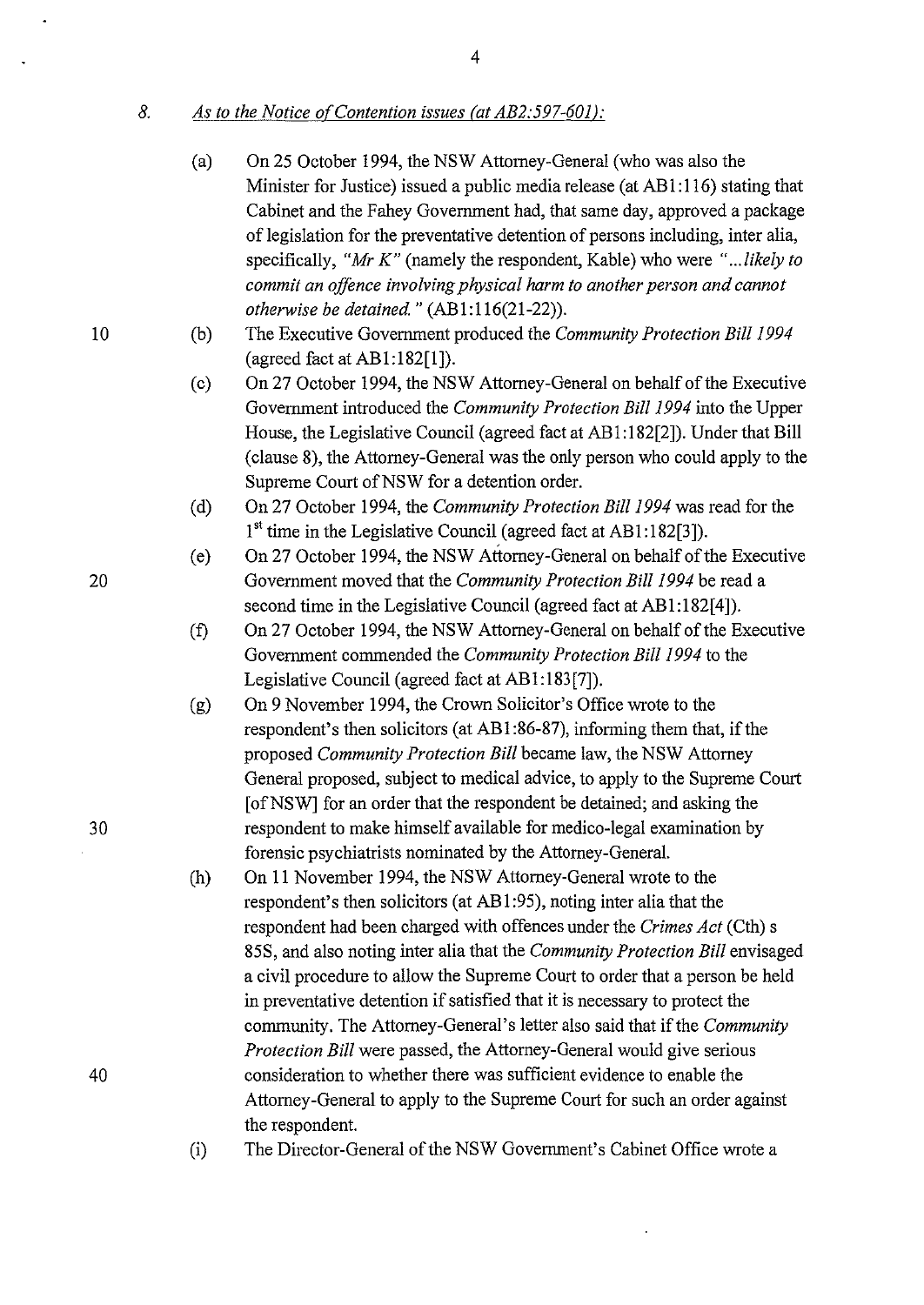number of letters between 11 November 1994 to 9 December 1994 (at ABI:157, 161,163,165,174, 178), acknowledging that the Attorney-General and the Premier had received specific submissions, concerns and representations in opposition to the *Community Protection Bill 1994* that would be considered by the Government.

- G) On 16 November 1994, the NSW Attorney-General on behalf of the Executive Government agreed to amendments to the *Community Protection Bill 1994* in the Legislative Council to provide that the said Bill would only apply to the respondent (agreed fact at ABI:I83[8]). Under those amendments, in the second print of the Bill (clause 8), the DPP NSW, instead of the NSW Attorney-General, was the only person who could apply to the Supreme Court of NSW for a detention order.
- (k) On 23 November 1994, the NSW Minister for Police and Emergency Services introduced the *Community Protection Bill 1994* into the Lower House, the Legislative Assembly and moved that the said Bill be read a second time (agreed fact at AB1:183[9]).
- (I) On 2 December 1994, the *Community Protection Act 1994* **(hereinafter**  *"CPA'')* passed through the Parliament (agreed fact at ABI :183[10]).
- (m) On or about 6 December 1994, the *CPA* was presented to the Governor by 20 the Executive Government (agreed fact at AB1:183[11]).
	- (n) On 6 December 1994, the *CPA* received Royal Assent (agreed fact at ABI:183[12]).
	- (o) On 9 December 1994, the *CPA* was proclaimed. (agreed fact at ABI:183[13]).
	- (p) On 13 December 1994, the DPP commenced proceedings against the respondent, seeking orders against the respondent pursuant to the *CPA*  (agreed fact at ABI:I83[14]).
	- (q) All of the evidence that was tendered and read by the DPP, as prosecutor, in the application and proceedings before Levine J against the respondent under the *CPA* was obtained for the DPP, for use in such prosecution, by the Crown Solicitor's Office (NSW), both before (see ABI:86(50)-87(15) & 95(30-40)), and also after (see the long list of "not reproduced" evidence listed in the index at AB1 at pages v-xvi, at items #75- #500, #502- #508) the enactment of the *CPA.*
	- (r) The new NSW Attorney-General informed the DPP by letter dated 16 August 1995 (at ABI :99-100) of the Attorney-General's opposition to any inter-parties settlement with the respondent of proceedings under the *CPA.*
	- (s) The DPP informed the NSW Attomey-General by letter dated 16 August 1995 (at ABI:I02-103) that the DPP had instructed counsel representing the DPP not to settle with the respondent on an inter-parties basis in proceedings under the *CPA.* In the same letter, the DPP informed the NSW Attorney-General of his own criticism of the *CPA.*

30

10

5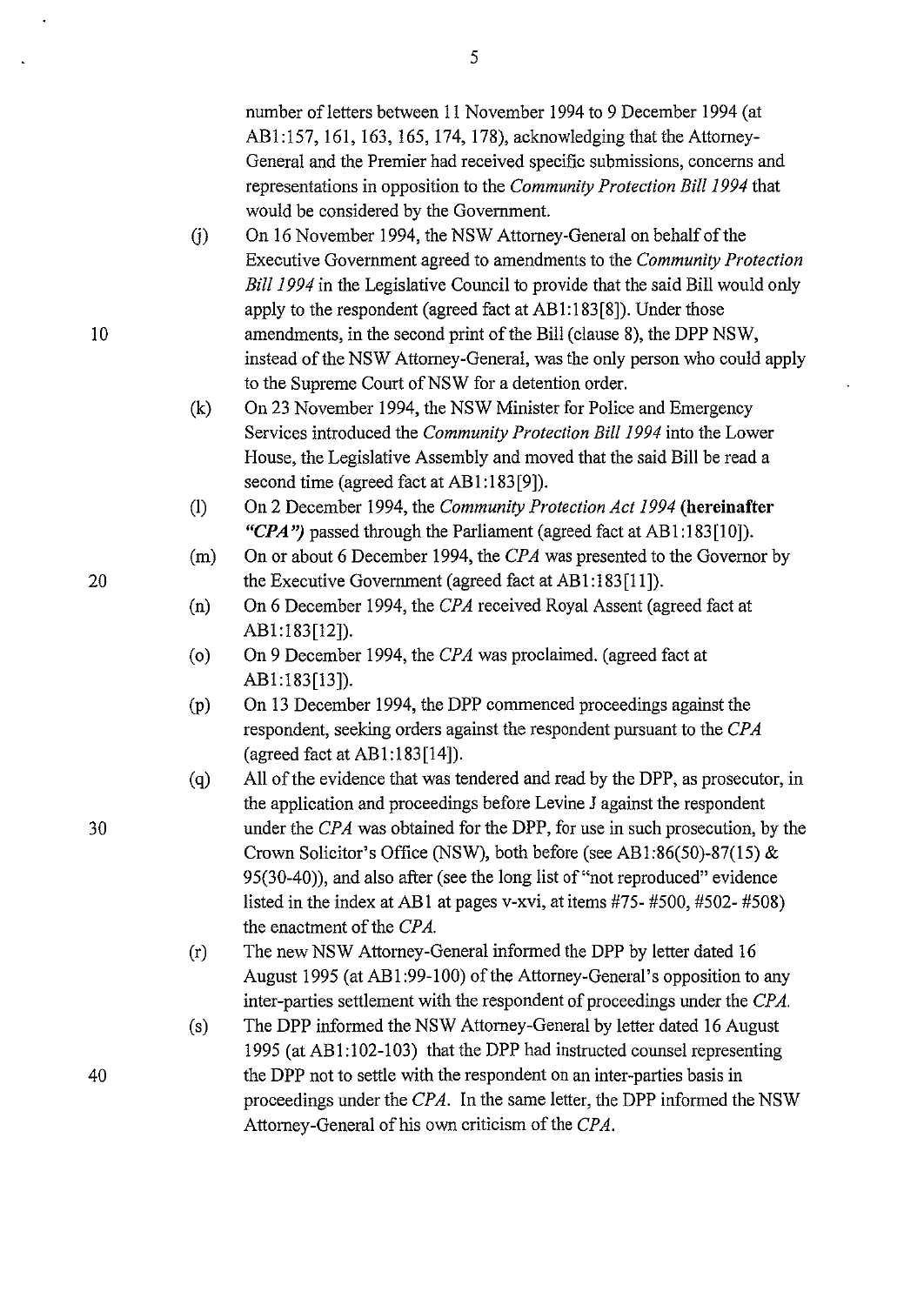### **PartY: STATEMENT THAT THE APPELLANT'S STATEMENT OF APPLICABLE CONSTITUTIONAL PROVISIONS, STATUTES AND REGULATIONS IS ACCEPTED OR, IF NOT, A STATEMENT IDENTIFYING THE RESPECT OR RESPECTS IN WHICH IT IS ALLEGED TO BE WRONG OR INCOMPLETE**

- 9. The respondent agrees with the legislation identified at AS[40]  $\&$  [41].
- 10 10. In addition, the respondent relies on:
	- (a) *Community Protection Bil/1994,* 1'' print, 27 October 1994 (in its entirety, from the Law Courts Library catalogue,  $1<sup>st</sup>$  May 2000) – to be reproduced in full in the respondent's' bundle of authorities and materials for the appeal hearing.
	- (b) *Community Protection Bil/1994,* 2"d print, 1994 (in its entirety, from the Law Courts Library catalogue,  $1<sup>st</sup>$  May 2000) – to be reproduced in full in the respondent's' bundle of authorities and materials for the appeal hearing.
	- (c) *Community Protection Bill 1994,* 3<sup>rd</sup> print, 1994 (in its entirety, from the Law Courts Library catalogue,  $1<sup>st</sup>$  May 2000) – to be reproduced in full in the respondent's' bundle of authorities and materials for the appeal hearing.
	- (d) *Crown Proceedings Act 1988* (NSW), ss 1, 2, 3, 4, 5, 6, 7 -reproduced below in the Annexure to the present submissions.
	- (e) *Law Reform (Vicarious Liability) Act 1983* (NSW), ss 1, 2, 3, 4, 5, 7, 8, 10 reproduced below in the Annexure to the present submissions.

# **PART VI: STATEMENT OF ARGUMENT IN ANSWER TO THE ARGUMENT OF THE APPELLANT AND ANY**  30 **INTERVENER SUPPORTING THE APPELLANT**

11. The appellant and interveners engage, under the licence of advocacy, in a revisionist interpretation that seeks to portray the process of the NSW Supreme Court that culminated in Levine J's detention order of 23 February 1995 as a regular judicial process. That was not so. The *CPA* proceedings in the Supreme Court of NSW at first instance "*do not in any way partake in the way of legal proceedings" (Kable 1996* per Gaudron J at p 1 06.3) but were *"the antithesis of judicial process"* (ibid at p 106.9) and *"attempts to dress up as proceedings as involving the judicial process. In doing so they were a mockery of that process"*  40 (ibid at p 1 08.3). It was *"repugnant to the judicial process* in *a fundamental degree"* (ibid per Gummow J at pp 132.2 & 134.2). That was so, despite the personal *"independence and impartiality"* of Levine J (ibid, per McHugh at p 183.7).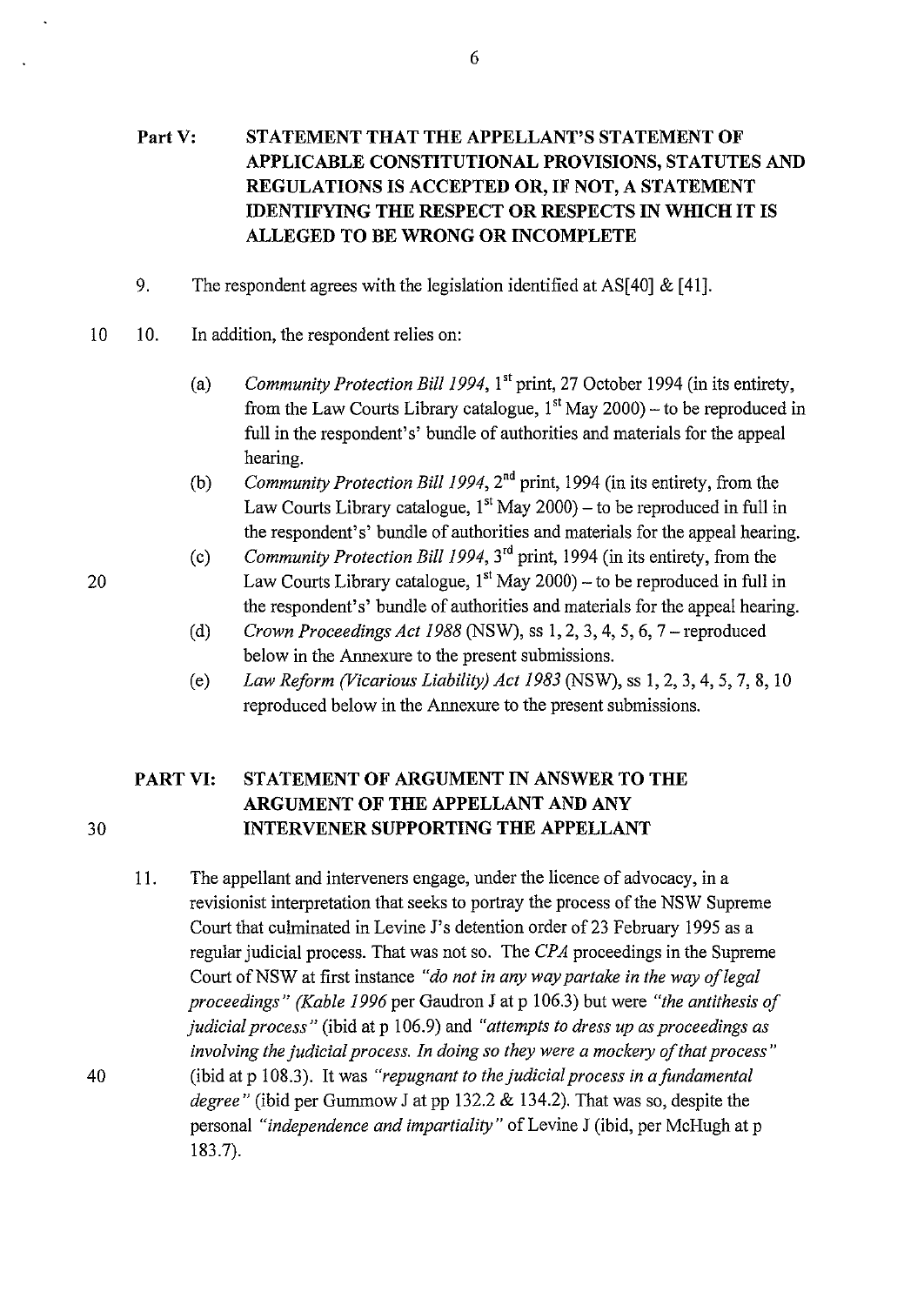12. The appellant (AS[l9], [31]) and interveners (CI[l6.2], [17.2], [28], [40]; QI[l5]- [16]; VI[21]-[22]; WI[34]-[36]) seek to limit the findings and determinations of this Court in *Kable 1996* to public law findings that do not flow across to the respondent Kable's private law rights against the State of NSW. The respondent disputes that, and will, in these submissions, demonstrate that the Court of Appeal correctly applied settled principles, in *Kable 2012,* to the findings made in *Kable 1996* to reach the decision, in *Kable 2012,* that the appellant was liable to the respondent in the private tort of false imprisonment. The respondent relies in this Court on the way he opened his case in the Court of Appeal (where he was the successful appellant) (27.10.11 at Tpp 1-2):

10

20

40

"BATES: Your Honours, Mr Kable is both the most important and perhaps also in some ways the most unimportant person in this case. He is the most important because it's his case and he is claiming compensation for the wrongs that were done to him. He's also important, because the reason why what happened to him was so wrong was that it concerns values which our legal system should protect for everybody. And that's been the paradox of this case- that the importance arises in some ways out of the unimportance of him personally, individually, because he was the one really who suffered because of the departure from important values that our legal system should protect.

What happened to Mr Kable ... arises out of fundamental breaches of the rule of law which has both a public law aspect and a private law aspect. The public law aspect found its result in the decision of the High Court of Australia in 1996 in Kable v Director of Public Prosecutions and the current proceedings which follow on from that and deal with the private law aspect in his compensation claim.

30 The two aspects of the rule of law, the public law aspect and the private aspect are both related and also to some extent distinct. The appellant [Kable] accepts the longestablished principle which is that the findings of unconstitutional[it]y do not of themselves give rise to civil wrongs which goes back to the well known line of cases from James v Commonwealth in the 1930s onwards and we accept that. The appellant [Kable] accepted, both before Justice Hoeben the trial judge and here, that Mr Kable has to bring his claim within the principles of private law.

> But the appellant [Kable]'s submission however is that the find[ing]s that were made by the High Court in relation to the public law aspects do flow across and have implications for this private law claim and one of the main underlying thematic challenges that's reflected in the various grounds of appeal is that the trial judge did not properly take account of and apply it to the extent that he should have in our submission. The implications of the public law findings and the constitutional decision in 1996 for his private law rights.

The broad submission which I'll be developing more fully in relation to particular grounds of appeal and particular causes of action in dealing with the trial judge's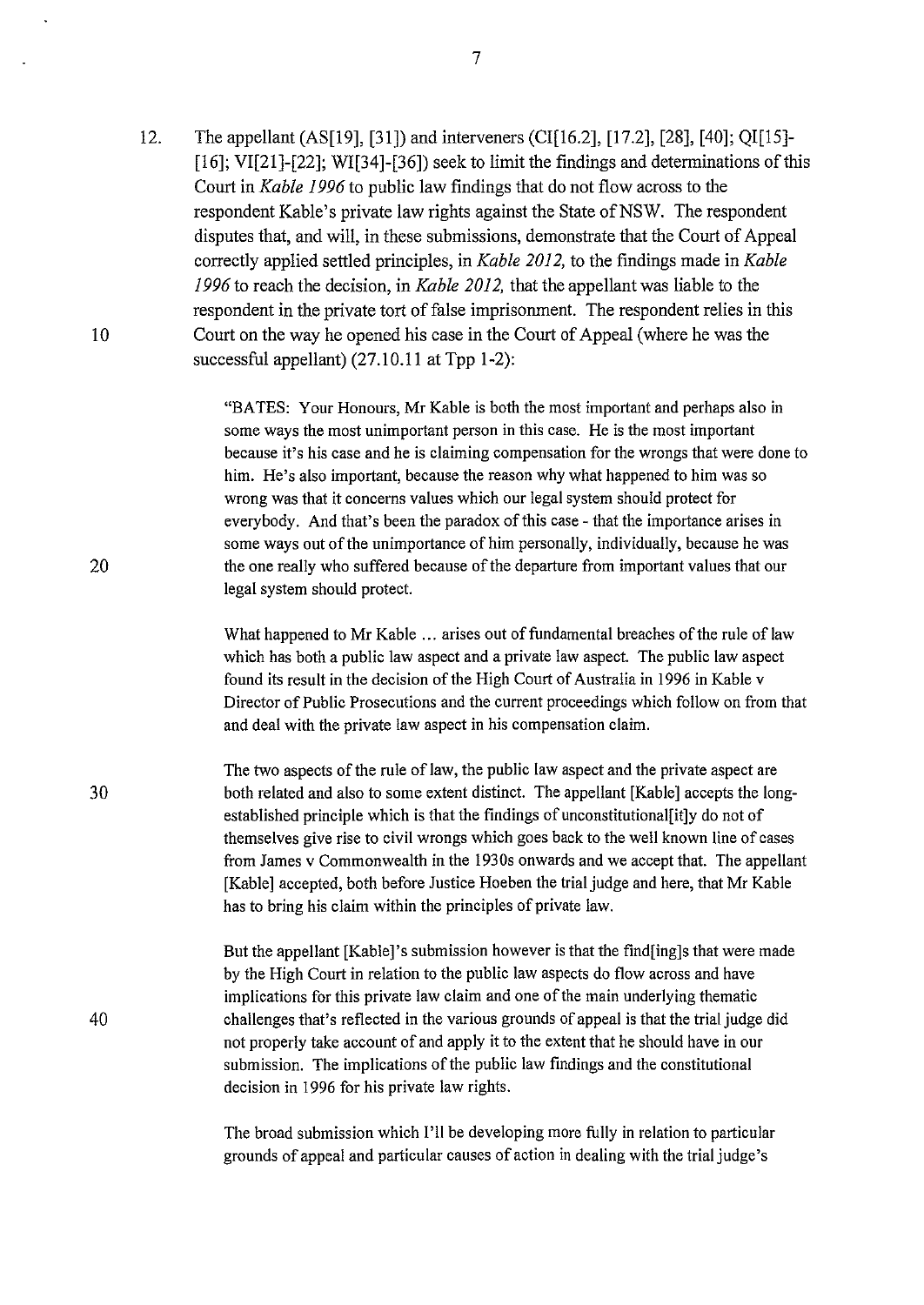judgment is that ... the findings that were made by the High Court as part of its finding that the legislation was unconstitutional ... and in its decision to set aside the orders that were made on 23 February 1995 by Justice Levine at first instance, are findings that should have been given full effect equally in the private law proceedings and flowing on from that the appellant's broad submission is this. That properly understood and applied the effect of the findings made by the High Court in the 19[9]6 decision was that there was in the relevant sense an improper purpose shown that can be sheeted home to the executive government which is relevantly the State of New South Wales for the purpose of the definition of the State of New South Wales and the Crown Proceedings Act of 1988."

#### 13. **The public law findings in** *Kable 1996* **flow across to the respondent Kable's private law rights against the appellant State of NSW.** This is so for the following reasons:

- (a) The *CPA* applied to only one person in the whole world- Kable himself *(CPA* s 3(3)). Public and private law coalesced.
- (b) The essential steps in the reasoning that fonned the *ratio (Blair v Curran*   $[1939]$  HCA 23, 62 CLR 464 per Dixon J at pp 531-532) of the majority in *Kable 1996* for holding the *CPA* invalid, *ab initio,* from date of assent included both: (a) the *ad hominem* features of the *CPA,* being legislation directed solely against Kable (see *Kable 1996* per Toohey J at p 98.4; Gaudron J at pp 103.7, 106.8-107.2; McHugh **J** at pp 120.5, 121.3, 122.2; Gummow J at pp 130.9-131.3, 133.8, 144.2); and (b) the finding in *Kable 1996* that the Supreme Court, in conducting the earlier substantive proceedings against Kable under the *CPA,* and in making the putative detention order on 23 February 1995, was exercising a purely executive power that was repugnant to, and neither part of, nor properly ancillary or incidental to, the exercise of judicial power (see *Kable 1996* per Toohey J at p 98.7; Gaudron J at p 107.2; McHugh J at pp 122.2-122.6; Gummow J at pp 127.5, 128.2). Those findings in *Kable 1996* were correctly relied on by Allsop P (at AB2:513[3]-[4]) in the majority opinion, and by Basten JA concurring (at AB2:572[153]), *in Kable 2012.* The *ad hominem* character of the *CPA,* directed against Kable only, was an essential step in the *in rem*  public law finding that the *CPA* was tmconstitutional (being in breach of the implied prohibition of Chapter III), flowed across to and binds the State of NSW in the *in personam* private law causes of action brought by Kable against the State. In this situation, the *in rem* constitutional facts (comprising the "I'' category" of facts explained by in *Thomas v Mowbray*  [2007] HCA 33, 233 CLR 307 at 512[613]-522[639] per Heydon J) and the inter-parties *in personam* facts (ibid, comprising the "2"d category" of facts) are in a number of respects identical. This was expressed concisely by AllsopP (at AB2:513[4]) and Basten JA (at AB2:153) and underlies Allsop

30

40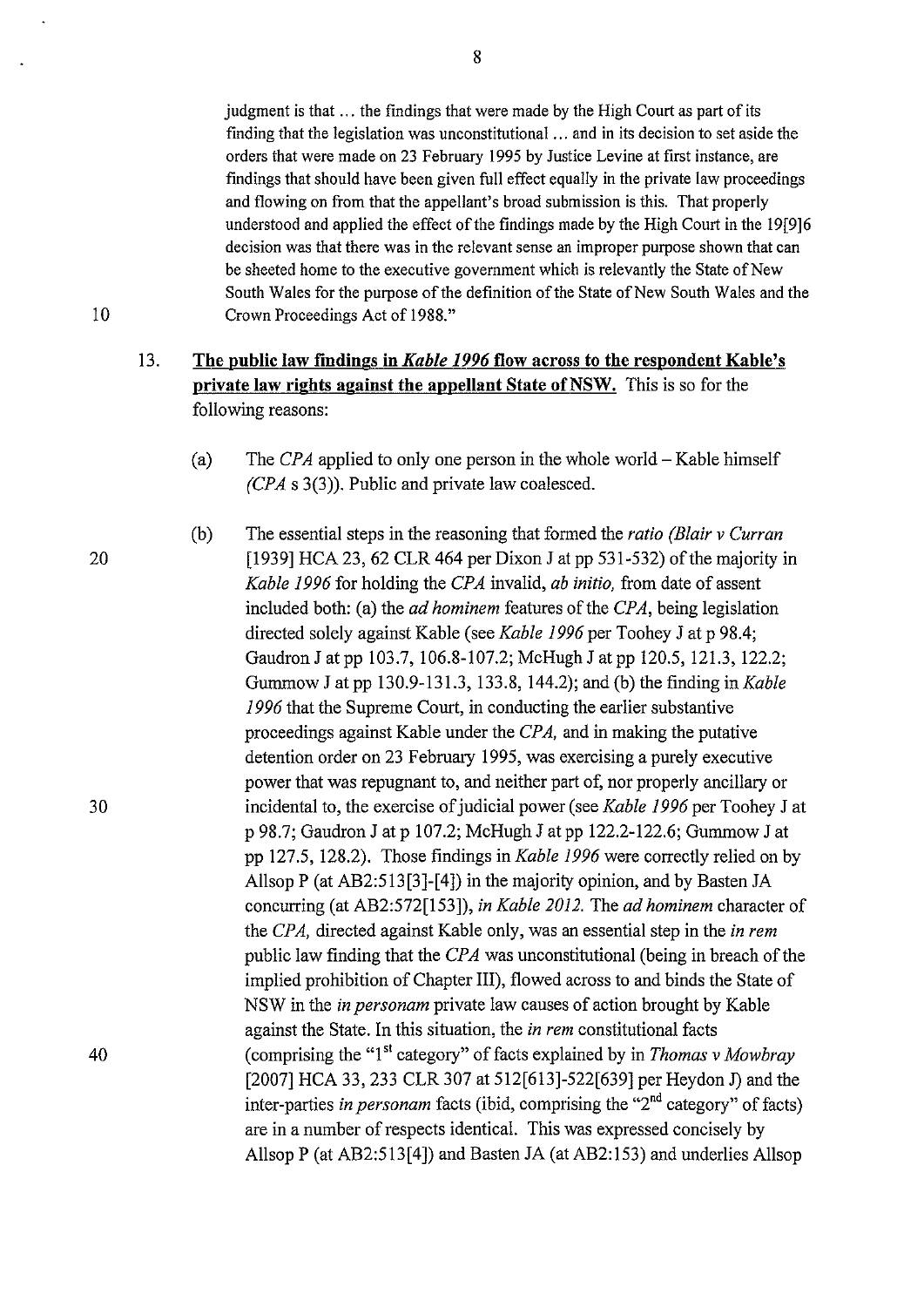P's conclusions at AB2:518[17]-519[18].

(c) The DPP was a party to *Kable 1995 (main), Kable 1995 (terms)* and *Kable*  1996. The Solicitor General for the State of NSW appeared for the DPP in *Kable 1996.* The State of NSW has accepted liability for the DPP in *Kable 2010* & *Kable 2012.* Accordingly, the State is bound in Kable's private litigation by the public law findings made against the DPP in *Kable 1996.* 

(d) The *Crown Proceedings Act 1988 (NSW)* provides that the "State of NSW" means the Crown in right of NSW (s 5(1)) and includes *"the Government of NSW"* (s 5(a)) and "*a Minister of the Crown in right of NSW"* (s 5(b)), and provides that *"Civil proceedings against the Crown shall be commenced in the same way, and the rights of the parties in the case shall as nearly as possible be the same, and judgment and costs shall follow and may be awarded on either side, and shall bear interest, as in the ordinary case between subject and subject"* (our emphasis).

- 14. It follows that the Court of Appeal in *Kable 2012* (at AB2:513[4] & 518[17] per Allsop P (with whom Campbell JA [173], Meagher JA [174] & McClellan CJ at CL [176] concurred on false imprisonment), and at AB2:572[153] per Basten JA (separately concurring), rightly applied the public law findings in *Kable 1996* to the private law litigation for false imprisonment by Kable against the State of NSW.
- 15. The Court of Appeal rightly applied the ratio of *Love v Attornev-General (NSW)* [1990] HCA 24, 169 CLR 307 *("Love")* to find that Levine J's detention order was not a "judicial order". The analysis by Allsop P (at AB2:515[9]-519[18], 535[58]) and by Basten JA (at AB2:573[155]-575[160])) rightly applied the *rationes* of *Love* to find that: (a) the detention order of23 February 1995 was not a *"judicial order",* but was an administrative order only, and so had no greater validity than the Act that purported to authorise it, viz, the *CPA;* and (b) that as the *CPA* was wholly invalid *ab* initio, there was no basis of validity for the detention order, which was not valid at any time, but was a nullity. It was not valid at any time from the time it was purportedly 'made' on 23 February 1995, throughout Kable's detention (for six months, from 23 February 1995 until 22 August 1995); nor was it valid until it was formally set aside on 12 September.1996 (in *Kable 1996).*

16. The appellant (at AS[26]) and interveners (CI[23]-[24], [35]; QI[13], [22]; VI[8], [15]-[17]) seek to distinguish or limit the application of *Love* on the basis that the order in *Love* was an *ex parte* application by the law enforcement officers, as a step in criminal investigation, without a contradicter for a listening devices warrant. The *ratio* of *Love* cannot be so confined. The distinction drawn in *Love* between a duty to act judicially, in the sense of fairly and impartially (which is not sufficient to

20

10

30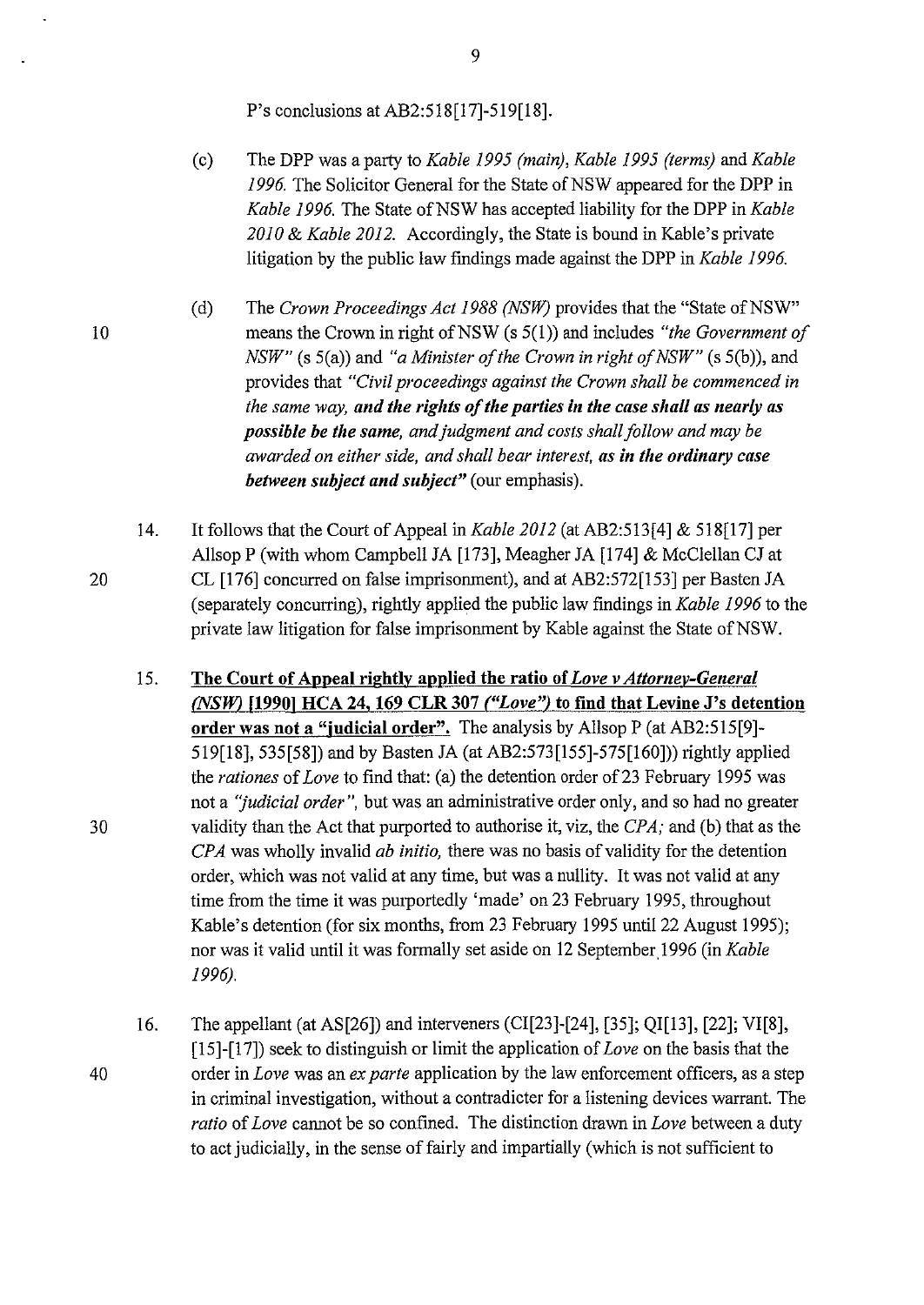40

[1997] HCA 49, 192 CLR 69 at pp 80.5, 85.2 (Toohey J), 87.1-87.5 (Gaudron J), 99.3-104.2, 109.3 (McHugh J), 121.4, 122.9, 127.6, 130.6, 131.5 (Gururnow J), 140.6, 145.2-146.3 (Kirby J), Furthermore, *Minister for Immigration* & *Multicultural Affairs v Bharjwaj* [2002] HCA 11, 209 CLR 597 *("Bharjwaj'?*  10 applied the same reasoning process as the *rationes* of *Love* (without expressly citing *Love* for that principle) to inter-parties litigation. *Bharjwaj* concerned an unsuccessful appeal by the Minister to this Court, which was dismissed, against a decision of the Federal Court, that had upheld the decision of the Immigration Review Tribunal to overrule the decision of the Minister's delegate under the *Migration Act 1958 (Cth)* who had cancelled Bharjwaj's student visa. Gaudron & Gummow J in a joint judgment held that an administrative decision *"involving jurisdictional error"* (at pp 614[51] & 618[61]) is not binding until set aside and *"is properly regarded, in law, as no decision at all"* (at p 615[51]), and that is so *"[a] fortiori in a case in which the decision in question exceeds constitutional*  20 *power or infringes a constitutional prohibition"* (at pp 614[51]-615; 616[53]). McHugh J agreed that *''jurisdictional error"* made the September 1998 administrative decision *"of no force or effect"* (at pp 618[63] & 619[67]). Hayne J held that that while administrative decisions are *"presumed"* to be correct, if the decision is set aside for *''jurisdictional error",* the statutory power has not been exercised (at pp 645[151]-646[152]) and *" ... there is no usefol analogy to be drawn*  with the decisions of the Court concerning the effect of judgments and orders of the *Federal Court of Australia made in proceedings in which the Court had no constitutionally valid jurisdiction"* (at p 646[151]). *"Once it is recognised that a court could set it aside for jurisdictional error, the decision can be seen to have no*  30 *relevant legal consequences"* (at p 647[153], emphasis in the original). Callinan J agreed that whether the decision was valid depended on whether the September 1998 decision was *"bad in a jurisdictional sense"* (at p 648[162]). Gleeson CJ (at p 605[13]) and Kirby J (at p 634[10]) held that jurisdictional error of an administrative order does not necessarily invalidate the decision *ab initio* if, as a matter of proper construction of a valid Act, the legislature had intended to give the disputed legislation legislation (viz, the *Migration Act 1958* (Cth)) some effect despite jurisdictional error (at p 605[13]).

17. The *CPA* was wholly invalid *ab initio* from date of assent *(Kable 1996* per Toohey J at p 98.9, Gaudron J at p 108.3, McHugh J at p 124.1-124.3, Gummow J at p 144.3). Even the provision of the *CPA,* s 28, that purported to grant immunity to the DPP and other servants and agents of the present appellant (State of NSW) was invalid and could not be severed (see Allsop P at AB2:538[65] citing Toohey J at p

make the act of issuing an order as being a *"judicial order'')* and the act of issuing a *"judicial order"* was reaffirmed in *Coco v The Queen* [1994] HCA 15, 179 CLR 427 at p 444.3 (plurality of Mason CJ, Brennan, Gaudron & McHugh JJ); *Grollo v Palmer* & *Ors* [1995] HCA 26, 184 CLR 348 at pp 359-360 (plurality of Brennan CJ, Deane, Dawson & Toohey JJ) & 389.2 (Gumrnow J); *Ousley v The Queen*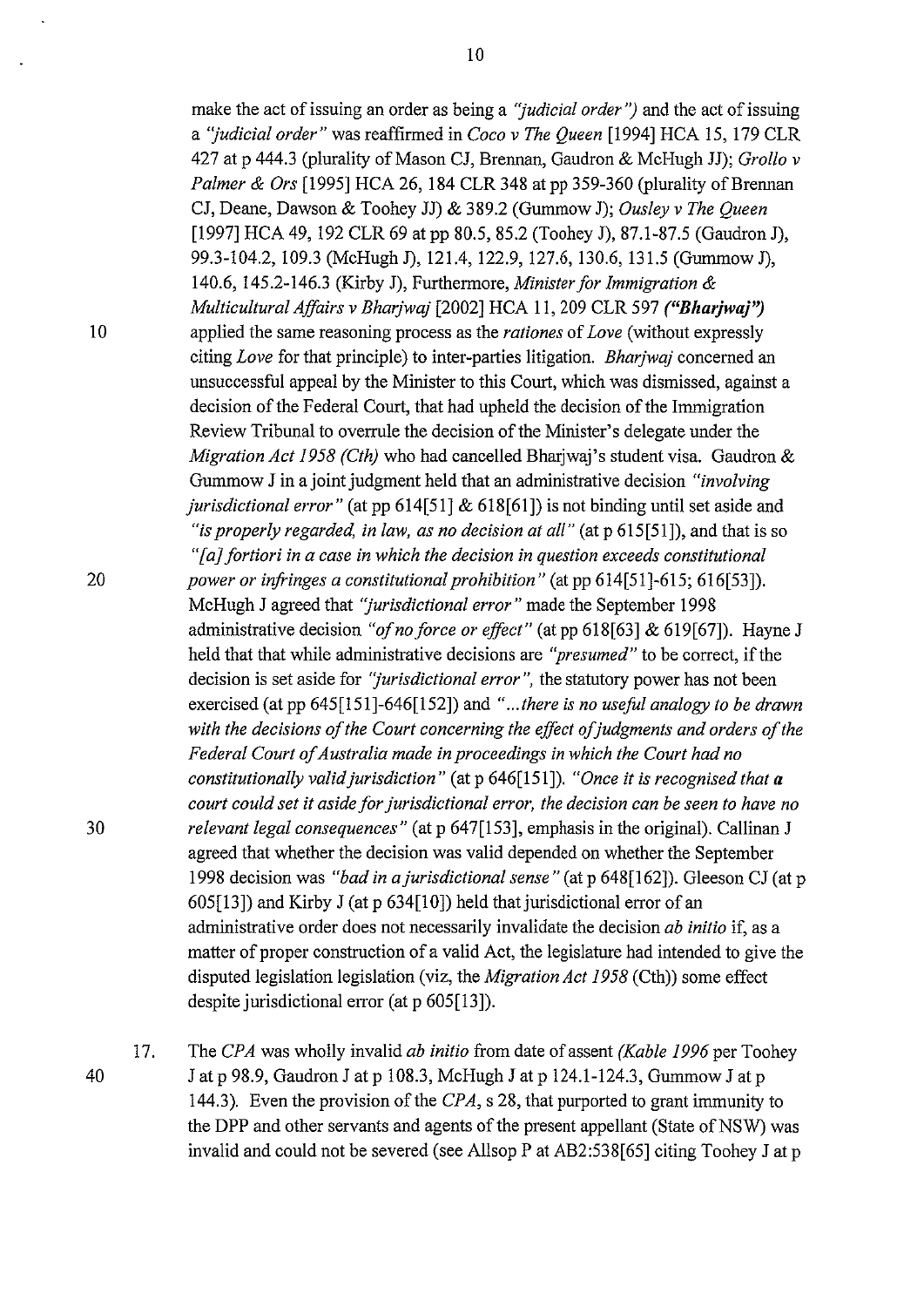99, Gaudron J at p 108, McHugh J at 124 Gummow J at p 144). There was no residual legislative authority at all in any provision of the *CPA* to give any effect whatsoever to the detention order of 23 February 1995. The Court of Appeal in *Kable 2012* was correct to hold that the detention order of 23 February 1995 was not a judicial order, but was as a purported administrative order only, involving jurisdictional error, and wholly void and a nullity, which did not authorise lawful detention of the respondent at any time from when it was purportedly made (on 23 February 1995) until it was set aside, in *Kable 1996* (on 12 September 1996).

- 10 18. 20 The appellant (AS[26]-[27]) and interveners (CI[16.2]; QI[11]-[14]; VI[5.4], [18], [23]) misconstrue the reliance placed in *Kable 2012* by Allsop P for the majority (at AB2:512[3]-514, 518[17]-519[18]), & by Basten JAin his separate concurring reasons (at AB2:570[150]-571, 572[153]), on the findings made by this Court in *Kable 1996.* The Court of Appeal in *Kable 2012* did not characterise Levine J's order as administrative *"only"* (AS[26]) or *"solely"* (QI[13]) by reference to the inseverable invalidity of the *CPA,* and did not regard *Kable 1996* to be a *"complete answer"* (AS[27]) to the characterisation of Levine J's order. Allsop P's statement that *"The High Court in Kable [1996] has decided these questions"* (AB2:518[17]) was, when read in proper context, not a statement that *Kable 1996* had itself *decided* the characterisation of Levine J's order for private law rights, but was a short-hand way of summarising the process of reasoning set out at AB2:512[2]- 521[21], 535[58] including the *Love* line of reasoning. AllsopP (at AB2:512[3]- 513[4], 518[17]), and Basten JA (at AB2:572[153) correctly recognised the interrelationship between the public law findings in *Kable 1996* and the private law causes of action in *Kable 2012,* and correctly applied settled processes of reasoning from *Love* to find that the detention order of 23 February 1995 did not issue by a *"judicial act",* in the strict sense required by the *Love* reasoning, and was not a *"judicial order".*
- 30 19. **Although Levine J was, under conventional doctrine, exercising federal jurisdiction in finding (erroneously) that the** *CPA* **was constitutionally valid,**  his detention order of 23 February 1995 was, nonetheless, not a judicial order. Levine J found (erroneously) in his reasons that the *CPA* was constitutionally valid (at AB1 :386(60)-387(10), 392(40), 394(49-53)).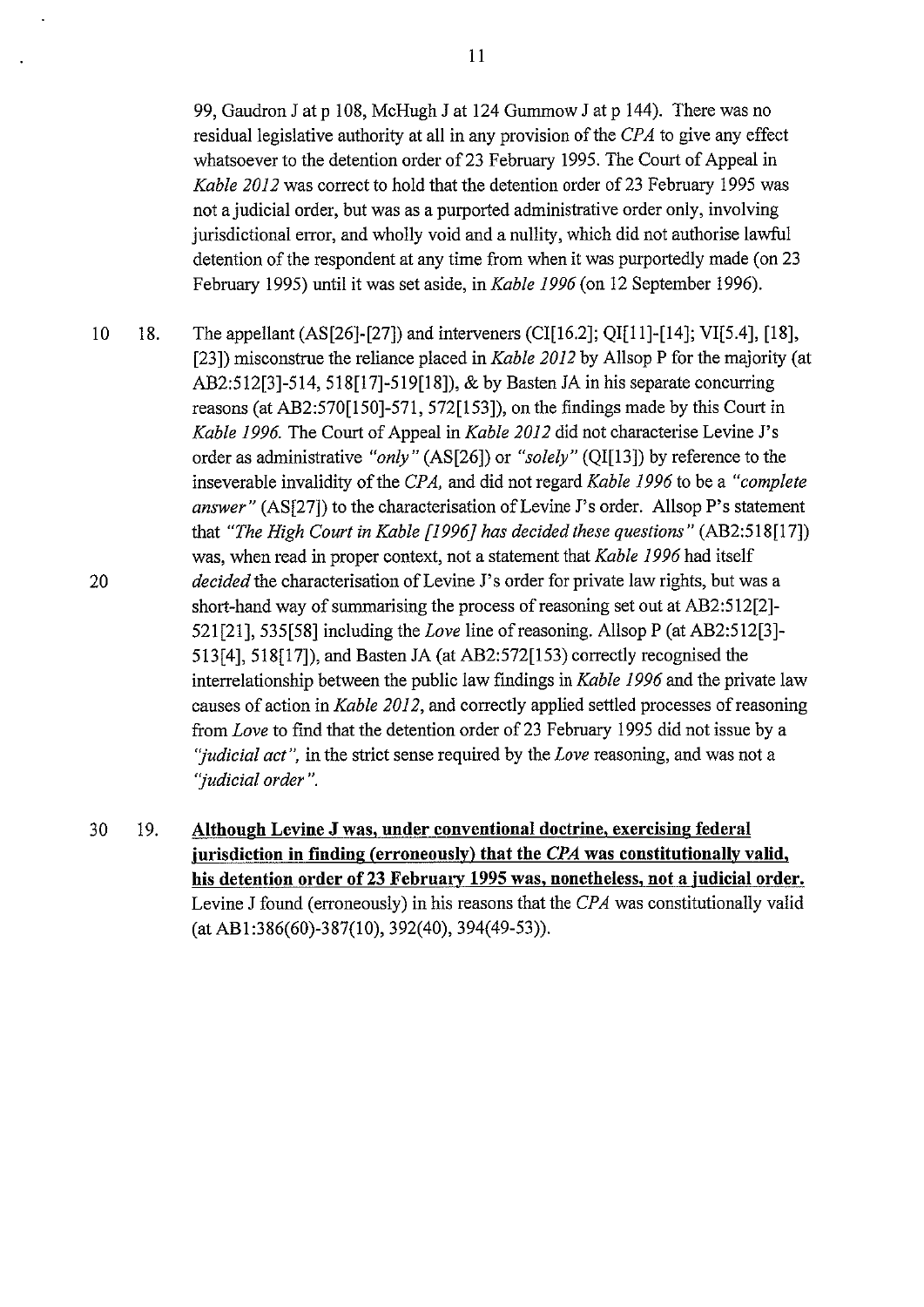- 20. The appellant (at appeal ground 2 at AB2:589[2]) and interveners contend that the respondent's constitutional challenge that was raised in the proceedings before Levine J (and which engaged federal jurisdiction to the *"matter"* pursuant to the *Judiciary Act 1903* (Cth) s 39(2) & Cth *Constitutions* 76(i)) precludes the finding made in *Kable 2012* that the detention order of 23 February 1995 was itself a purely executive order and was not a judicial order. The appellant and interveners contend that the making of the detention order was a *''judicial order"* as it was part of the same *"matter"* as the constitutional challenge (AS[20], [24]-[25]; CI[25], [35]; OI[19]-[20]; VI[24]-[25], [36]; WI[14]-[15], [27]-[29]), or was sufficiently incidental to the constitutional challenge (AS[29]).
- 21. AllsopP (at AB2:515[8]-[9], 517[16]-518) and Basten JA (at AB2:540[72], 567[141]-[142], 568[144], 570[149], 571 [150]-572[153]) rightly reasoned and held that not evety purported 'order' made by a primary judge in a matter in which federal jurisdiction was triggered in by a threshold constitutional challenge is itself a 'judicial act'. Their Honours rightly applied the distinction explained in *Love,*  supra between the 'character of the power', in a bare or general sense (which does not make an order judicial, see *Love,* supra, per Mason CJ, Brennan, Dawson, Toohey & Gummow JJ at pp 320.5-321.3, 321.8-322.2), and the nature of the actual act of issuing the order (which makes the order judicial if the strict criteria for judicial power are satisfied, see *Love,* supra, at p 321.4).
- 22. A duty to act judicially (in the sense of fairly and impartially) does not make the act of making the order itself judicial *(Love,* supra, at p 319.1-319.3). The findings of the majority in *Kable 1996* conclusively established that the jurisdiction exercised by Levine J in making the detention order was a purely executive jurisdiction (see citations earlier in these submissions at par 13(b) above), and was not properly ancillary or incidental to judicial power - irrespective of whether the order was made by a state court exercising federal jurisdiction or *quaere* by a state court (the Supreme Court of NSW) purporting to exercise a residual state jurisdiction after federal jurisdiction is exhausted *(Momcilovic v The Queen* [2100] HCA 34,245 CLR 1 at 70[101] per French CJ *(obiter)).*
- 23. The finding that Levine J was exercising a purely executive jurisdiction was made in *Kable 1996,* notwithstanding the federal aspect of the constitutional challenge that picked up the State law viz the *CPA.* The finding in *Kable 1996* that Levine J was exercising a purely executive jurisdiction was not merely a public law finding *in rem* between Kable and the DPP. *Kable 2012* correctly applied that finding to the private law *in personam* cause of action for false imprisonment between Kable and the State of NSW. Levine J, when he made the detention order of 23 February 1995, was not exercising *"the defining or essential features"* of a Chapter III superior court (see *Wainohu v NSW* [2011] HCA 24,243 CLR I at 208[44] per

20

10

30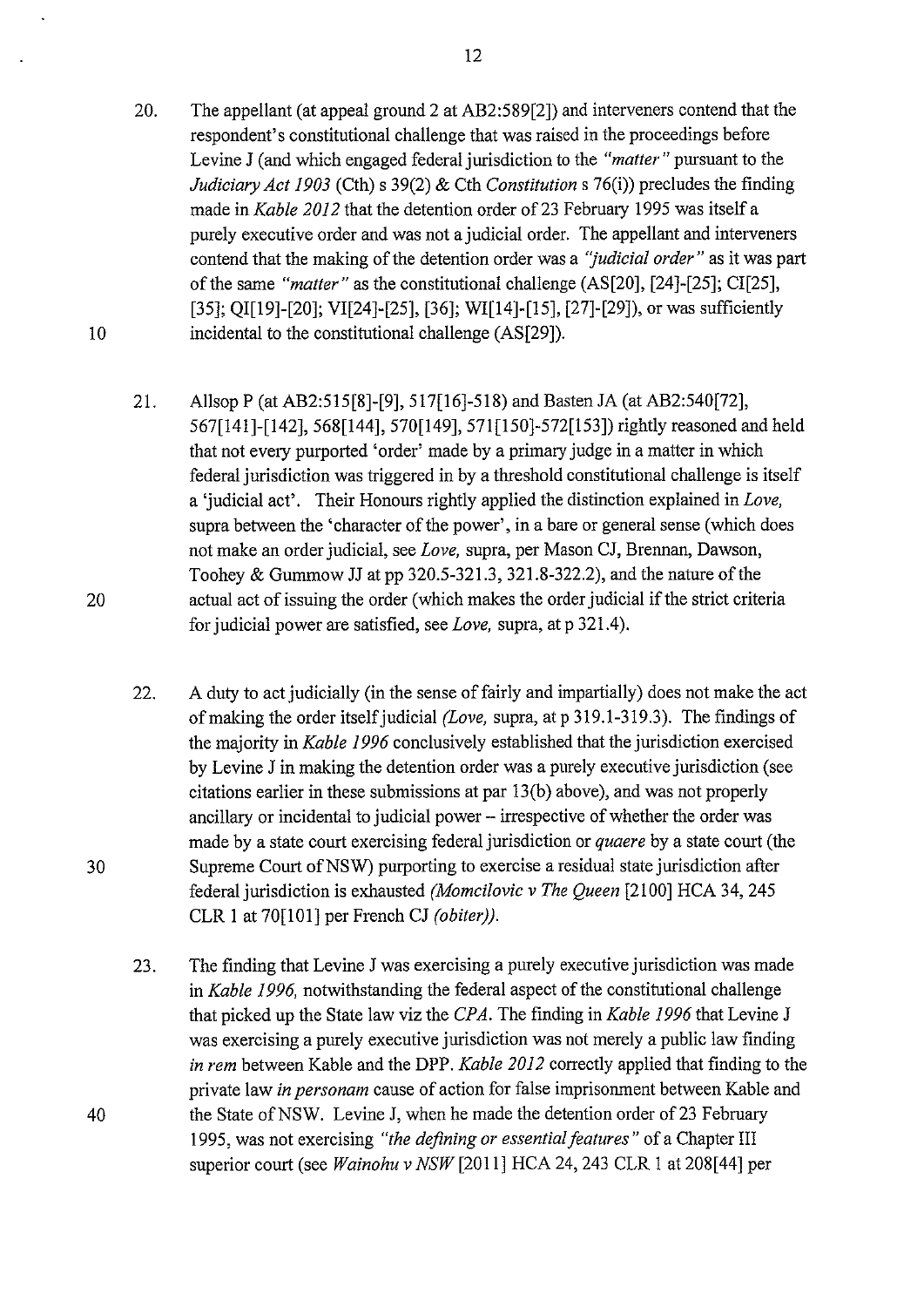French CJ & Kiefel J; see also *South Australia v Totani* [2010] HCA 39,242 CLR 1 per French CJ at 48[70]). Basten JA rightly pointed out the *"logical conundrum"*  (AB2:568[145], 570[149]) that would arise if a constitutional challenge to State legislation *{CPA)* of itself rendered an order valid that otherwise would (if it had not been constitutionally challenged) have been wholly invalid. Allsop P rightly pointed out (at AB2:512[2], 535[60]-537[63]) that the common law should be developed in conformity with respecting constitutional boundaries that protect the rule of law under the Constitution. The *"autochthonous expedient" (R v Kirby; Ex Parte Boilermakers Society of Australia* [1956] HCA 10, 94 CLR 254 per Dixon CJ, 10 McTiernan, Fullagar & Kitto JJ at p 268.7) of using state courts to exercise federal jurisdiction, should be developed within the constitutional boundaries of Chapter III of the Constitution: *Lange v Australian Broadcasting Corporation* [1997] HCA 25, 189 CLR 520 (per Brennan CJ, Dawson, Toohey, Gaudron, McHugh, Gummow & Kirby JJ at p 566.2: *"Of necessity, the common law must conform with the Constitution. The development of the common law in Australia cannot run counter to constitutional imperatives (Theophanous 's Case (1994) 182 CLR 104 at* 

24. The Court of Appeal's approach in *Kable 2012* reflects and correctly applies the settled distinction made in federal jurisdiction between *" ... separate sources of authority to decide different kinds of questions"* (per Hayne & Callinan JJ in *Re Macks* & *Ors; Ex parte Saint* [2000] HCA 62, 204 CLR 158 *("Re Macks'?* at 275[331] citing *Residual Assco Group Limitedv Spalvins* [2000] HCA 33,202 CLR 629 *("Residua/Assco'?* at 638[8, 639[12]-[13] per Gleeson CJ, Gaudron, McHugh, Gummow, Hayne & Callinan JJ). Although the constitutional challenge to the *CPA* engaged federal jurisdiction, *" ... orders which dealt with proceedings on their merits were said to be invalidly made* if *the jurisdiction to make them depended on invalid legislation"* (per Hayne & Callinan JJ in *Macks* at 276[31] citing *Residual Assco* at 639[13], 640-41 [17]). The terms of the order made by Levine J in *Kable 1995 (terms)* (at AB 1 :429-433) and the purported detention order itself(at AB1:426-428), in the proceedings on the merits of the order, were invalidly made, as the purported *'order'* relied on the authority of the *CPA,* which was no authority at all, as it was wholly invalid *ab initio.* 

*136). The common law and the requirements of the Constitution cannot be at odds.* "

- 25. It follows that the detention order of23 February 1995 was void *ab initio* and was not valid until set aside.
- 40 26. **The respondent's alternative contention is that even if( contrary to the holding of** *Kable 2012)* **the detention order of23 February 1995 was valid until it was set aside, it was then retrospectively nullified (on 12 September 1996)** *ab initio*  **as from 23 February 1995, as it was an order made in breach of Chapter III of the Commonwealth Constitution.** The respondent's alternative contention is that, at most, an order made in breach of Chapter III of the Constitution has a

13

20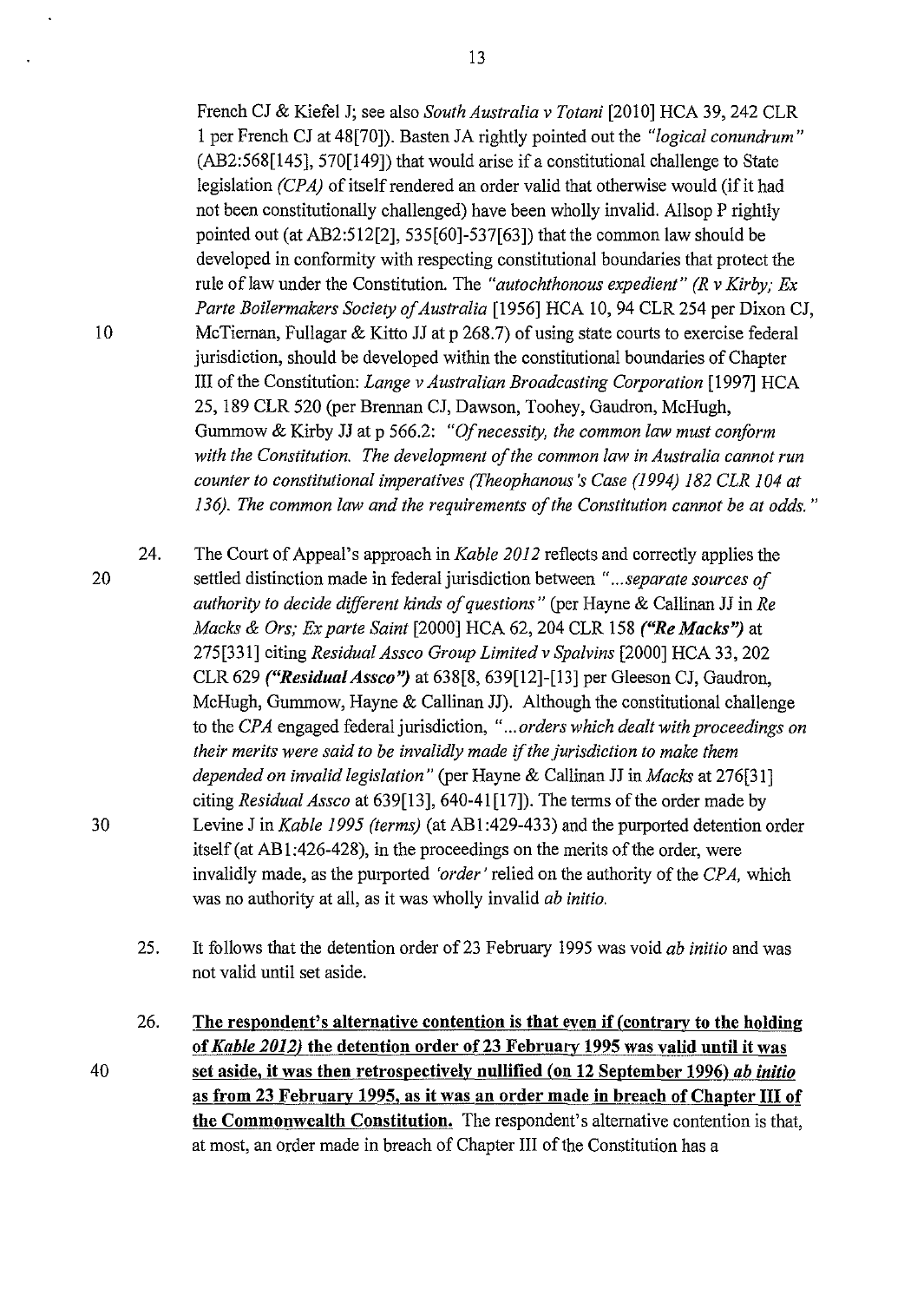'provisional' validity, only; and that even if a 'judicial order' that breaches Chapter III has to be obeyed until it is set aside (on 'appeal') or quashed (in the exercise of original supervisory jurisdiction), when it is set aside, it is a nullity *ab initio;* or alternatively, the Court has a discretion to nullify it *ab initio* which should be exercised in favour of the respondent where, as here:

- (a) no third parties (other than the appellant's own servants or agents for whom the appellant is vicariously liable) have taken any steps in reliance on the order: *Commissioner for Railways (NSW) v Cavanaugh* [1935] HCA 45, 53 CLR 220, and see Allsop P at AB2:522[24]-523[27], 525[35], Basten JA at AB2:564-565[135]; *Re Macks,* supra, per Gleeson CJ at 179[33], Gaudron J at 193-194[83], McHugh J at 221 [173], Gummow J at 241 [235]-232[236], Kirby J at 269[311]-[312], Hayne & Callinan JJ at 286[369]-287[373]);
- (b) there has been no merger of the cause of action in an un-appealed conviction or un-appealed judgment *(Victoria Stevedoring and General Contracting Co*  Pyt Ltd v Dignan [1931] HCA 34, 46 CLR 73 and see Allsop P at AB2:522[25], Basten JA at AB2:565[136]); and
- (c) the order was not a consent order: *International Finance Trust Company Limited v NSW Crime Commission (No. 2)* [2010] NSWCA 46 at [56], [62]-[64], [83], [87] per Basten JA with whom Allsop  $P$  [1] & McClellan CJ at CL [91] concurred; *Newcrest Mining Limitedv Thornton* [2012] HCA 60 per French CJ at [17], Heydon J at [48], Bell J at[113], [125] ; Crennan & Kiefel JJ dissenting at [100]).

This contention was advanced for Kable in the Court of Appeal (see Basten JA at AB2:539-540[72], 543[78(vi)], 544-545[81], 560[121], [123]) but that Court found it unnecessary to determine as the Court accepted the putative detention order of 23 February 1995 was not a judicial order at all.

- 30 27. However, the respondent presses this contention in the alternative. This is necessary to *" ... vindicate a constitutional boundary, or to guarantee a constitutional right"* (C L Pannam, "Unconstitutional Statutes and De Facto Officers", (1966) 2 Federal Law Review 37 at 61-62, quoted with approval both by Kirby Pin *Residual Assco,* supra, at 655[64] and by AllsopP at AB2:536[60]. See also the passage from *Commissioner for Motor Transport v Antill Ranger* & *Co Pty Ltd* [1956] UKPCHCA 3, 94 CLR 177 (PC) at 181.3 quoted by Basten JA at AB2:565[138] to similar effect.
- 28. 40 As stated in *Re Macks,* supra, per Hayne & Callinan JJ at 274[329]: *"There can, however, be no unthinking transplantation to Australia of the learning that has built up about superior courts of record in England. The constitutional context is wholly different. Due regard must be had to those differences.* "

20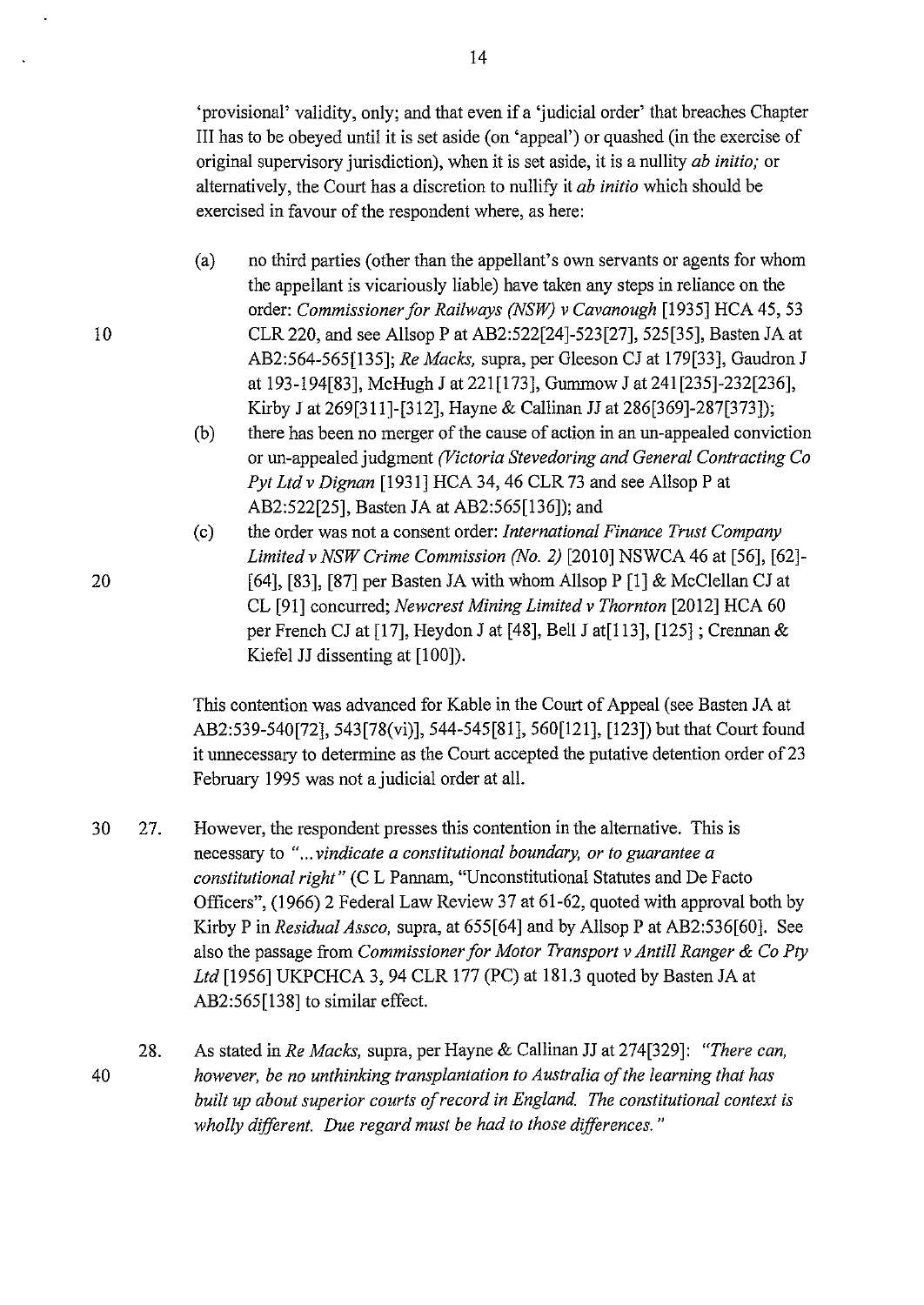- 29. Bankruptcy law provides a well-known example of a judicial order of a superior court, viz, a sequestration order, which is wholly annulled *ab initio* when it is set aside: *Union Club v Lord Battenberg* [2006] NSWCA 72, 66 NSWLR 1 per Giles JA at 19[80]-[81], Santow JA at 28[128]-[129], Bryson JA at 40-41 [180]); special leave refused *Battenberg v Union Club* [2006] HCATrans 621 (Gummow & Callinan JJ).
- 30. The purported detention order of23 February 1995 was one that was *" ... so vicious*  as to violate some fundamental principle of justice": Martin v Mackonochie (1878) 3 QBD 730 at 739 per Lush J; *Martin v Mackonochie* (1879) 4 QBD 697 at 732 per Thesiger LJ; *R v North* (1927) 1 KB at 504 per Scrutton LJ; *Munday v Gill* [1930] HCA 20, 44 CLR 38 at p 44.3 per Isaacs CJ; *Posner v Collector for Inter-State Destitute Persons (Victoria)* [1946] HCA, 74 CLR 461 at 476.3 per Starke J. In the last-mentioned case, *Posner,* Starke J opined, in *obiter,* that such orders should *"perhaps"* be a *"void"* category, and have *"no effect or operation in law"* (at p 476.2). In the same case, Williams J said, after reviewing the English decisions, that although the order of a superior court is voidable, nonetheless: *"An order of a superior court which is made in the absence of a person who has not been served, has often being described in judgments of the highest authority as being null and*  20 *void and so lacking in efficacy that it can be disregarded. The latest of these authorities appear to be Craig v Kanssen (1943) KB256; Marsh v Marsh (1945) AC 271. I take the expression 'null and void' where it occurs in these judgments in reference to a superior court to mean that the person against whom the order is made may disregard it in the sense that it is so fundamentally impeachable that he is entitled to have it set aside in the inherent jurisdiction of the court which made it ex debito justitiae* if *at any time it is sought to be enforced against him" (Posner* at 489.8-4 90.1). The respondent submits that these epithets characterise the objective quality that should deprive the putative detention order of23 February 1995 of being a 'judicial order' in required strict sense. This should enliven the possible 30 *"exception or qualification"* reserved for consideration in an appropriate case in *Haskins v Commonwealth* [2011] HCA 28,244 CLR 22 at 42[46] per French CJ, Gummow, Hayne, Crennan, Kiefel & Bell JJ.
	- 31. Kable suffered a wrong which deserves a remedy for false imprisonment. Damages is the only practical private law remedy for the respondent against the appellant. The remedy of restitution *(Production Spray Painting* & *Panel Beating Pty Ltd v Newham [No 2}* (1992) 27 NSWLR 659 (CA); *Macintosh v Lobel* (1993) 30 NSWLR 441 (CA) per Mahoney JA at 474B) is not feasible in the situation between the appellant and respondent.
- 40
- 32. **The appellant has no common law defence of justification to false imprisonment of the respondent from 23 February 1995 to 22 August 1995 (six months).** False imprisonment is a tort of strict liability at common law: *R v*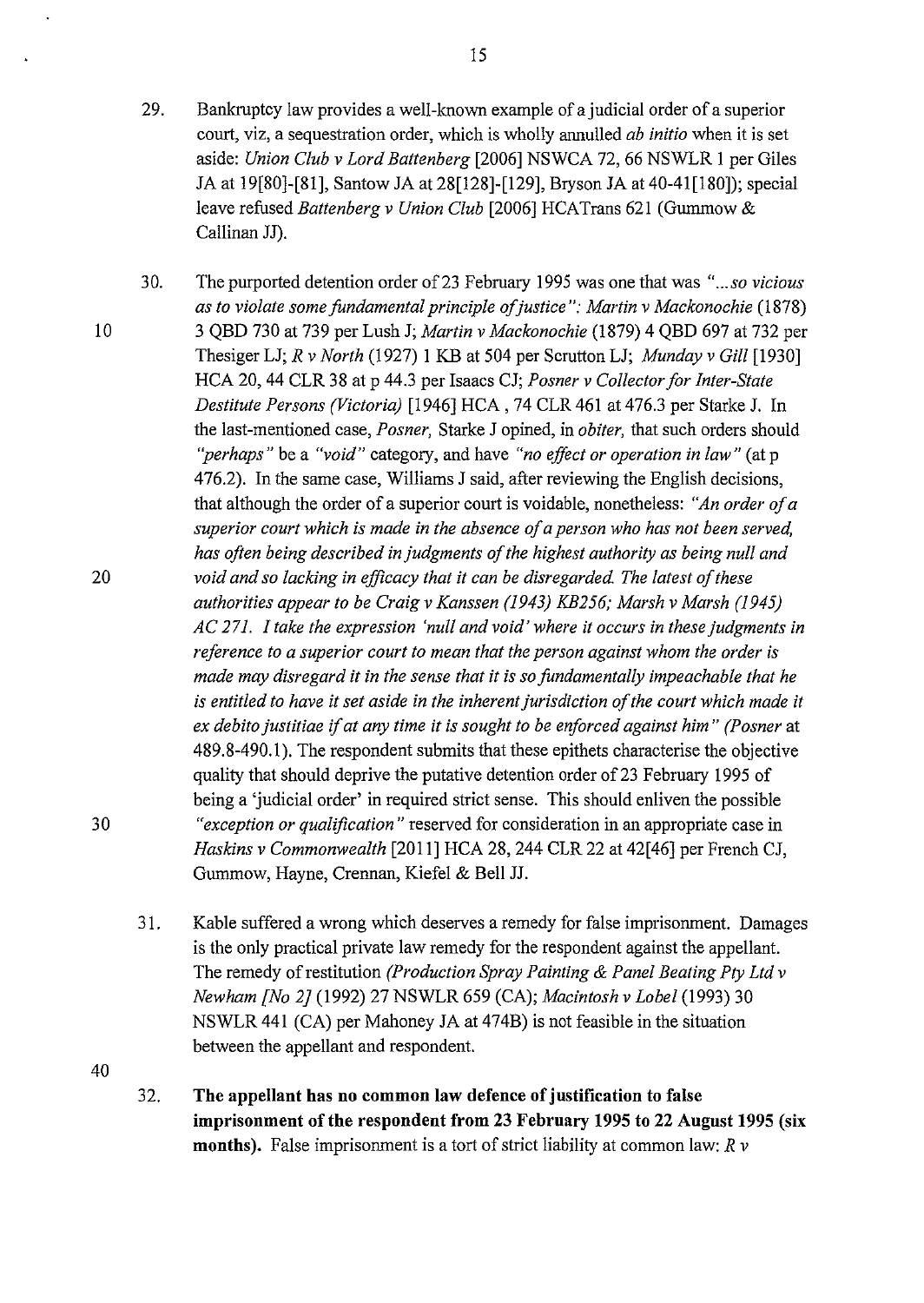*Governor ofBrockhill Prison, Ex Parte Evans (no 2)* [2001]2 AC 19 (HL) *("Brockhill")* at 26B-C (Lord Slynn), 27D-E (Lord Browne), 28B-C (Lord Steyn), 32D (Lord Hope), 42B-D (Lord Hobhouse).

- 33. It is no defence or justification at common law that a gaoler detained the respondent based on the gaoler's bona fide belief that the order was a valid judicial order in accordance with an erroneous interpretation of the law: *Marshall v Watson* [1972] HCA 27, 124 CLR 641; *Brockhill,* supra, at 25G-H, 26D-H (per Lord Slynn), 28H-29C (per Lord Steyn, approving *Cowell v Corrective Services Commission ofNSW*  (1988) 13 NSWLR 714 (CA)), 32H-33B, 35D-F (per Lord Hope), 40H, 42E-F, 43C-D, 45H-46A, 47F (per Lord Hobhouse).
- 34. It is no defence that the appellant or its servants or agents believed that the detention order of23 February 1995 was a valid judicial order if it was only, as the respondent submits, and as was rightly held in *Kable 2012,* a purported administrative order only. The principle stated by *Coleridge* J *in R v Drury* (1849) 3 Car & K 190 *("Drury'?* at 199, 175 ER 516 at 520 that *"acts done in the execution ofjustice, which are compulsive"* gives immunity against suit only if (a) the order is a valid judicial order (which the detention order of 23 February 1995 was not), or (b) if the *CPA* authorised the detention (which it did not as it was wholly invalid): *Marshall v Watson* [1972] HCA 27, 124 CLR 641. Ass 28 of the *CPA* (the immunity provision) was not severable and was invalid with the whole *CPA,* there was no defence of honest and mistaken belief: *Hazelton v Potter* [1907] HCA 63, 5 CLR 445; *Little v Commonwealth* [1947] HCA 24,75 CLR 94; *Trobridge v Hardy* [1955] HCA 68, 94 CLR 147
- 35. Even if this Court held, against the respondent, that the detention order were a judicial order when it was made (on 23 February 1995), it was nonetheless annulled or nullified *ab initio* when it was set aside (on 12 September 1996), for the reasons 30 set out above in the alternative contention (pars 26-31 above).
	- 36. Furthermore, even if (contrary to the respondent's submission) the *Drury* principle is applicable, it only gives immunity to the gaolers (ie to the appellants servants and agents), not to the principal, viz, the appellant, which cannot rely on the immunity in vicarious liability: *Law Reform (Vicarious Liability) Act 1983 (NSW)* s 10(1) & (2). As s 28 of the *CPA* was invalid with the rest of the *CPA*, the appellant cannot engages 10(3) of the *Law Reform (Vicarious Liability) Act 1983.* The intervener submissions by WA (WI) do not address this legislation. The Court of Appeal was correct (Allsop P at AB2:534[56]; Basten JA at AB2:[167], 578-579[171]).

16

40

10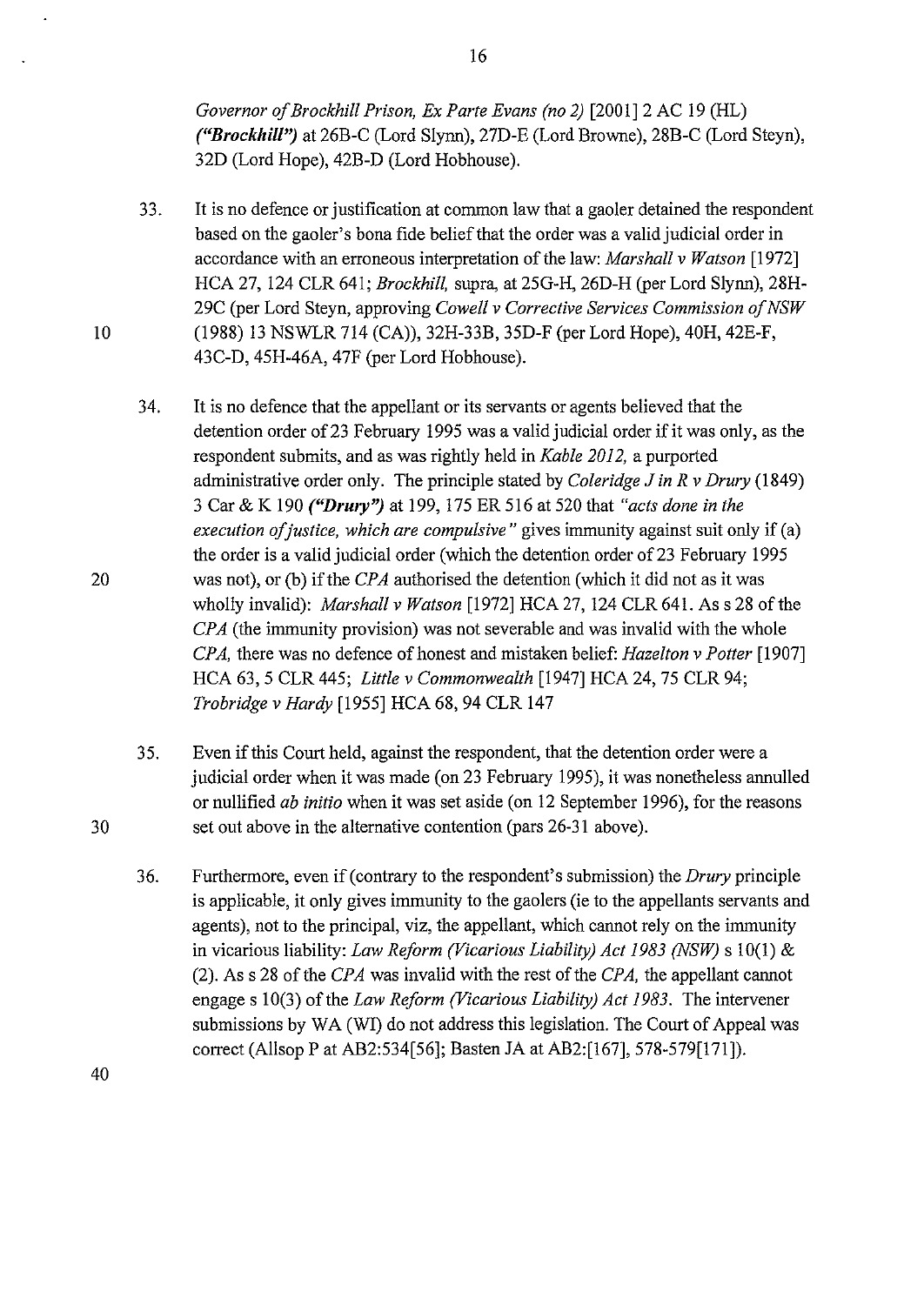# **PART VII: STATEMENT OF THE RESPONDENT'S ARGUMENT ON THE RESPONDENT'S NOTICE OF CONTENTION**

37. The executive government **("EG")** has a juristic status as an entity recognised by law that can be sued in either a responsible minister or collective sense: see the legislative provisions identified at pars  $10(d) \&$  (e), and  $13(d)$  of these submissions above, and annexed below. The EG is the controlling mind of the State of NSW(the appellant). The legislation recognises that the executive government has an existence independent of the legislature. Implicit in the said legislation is the notion that the convention of cabinet solidarity informs the juristic entity that can be sued. To that extent the convention of cabinet solidarity is not a shield against the appellant's liability

10

- 38. The mere fact that aspects of the EO's conduct impacts on the legislature does not shield the EG from juristic liability where the EO's conduct can be disentangled. This much is established by *The Queen v Toohey; Ex Parte Northern Land Council*  [1981] HCA 74, 151 CLR 170; *FAI Insurances Ltd v Winneke* [1982] HCA 26, 151 CLR342.
- 20 39. The facts relied on at par 8 above of these submissions establish a course of conduct by the EG before, during and after the legislature enacted the *CPA.* The conduct of the EG establishes a common purpose by members of the EG (having regard to cabinet solidarity) to detain the respondent by an improper means that can be disentangled from the legislature's role. The means was a violation of the respondent's rule of law protections. The EG's sole or predominant purpose was to formulate, engage in, and carry out (as it did) a plan of concerted action to detain the respondent in prison by conduct of the EG (and its servants or agents, including the EG for whom the appellant has accepted liability) which *" ... cloaked their work in the neutral colors of judicial action" (Kable 1996* per Gummow J at p 133 quoting with approval *Mistretta v United States* (1989) 488 US 361). The members of the EG were joint tortfeasors with each other, as they engaged in in *Thompson v Australian Capital Television Pty Ltd* & *Ors* [1996] HCA 38, 186 CLR 575, 30
	- 40. **False imprisonment.** In addition to *vicarious* liability of the appellant for the respondent's false imprisonment, on which the respondent succeeded in the Court of Appeal, the respondent presses ground I of his Notice of Contention (AB2:598[1]) that the appellant was personally or directly liable for false imprisonment. The holding in *Kable 2012* rejecting *direct* liability of the appellant in false imprisonment (at AB2:538[64], 562[129], 564[134]) should be overruled in the respondent's favour . The respondent relies on the factual matters summarised earlier in these submissions (at par 8 above) as enlivening the principle that the appellant (ie the Executive Government and Ministers, see par 13(d) above) engaged in concerted action with one another to carry out that purpose *(Thompson*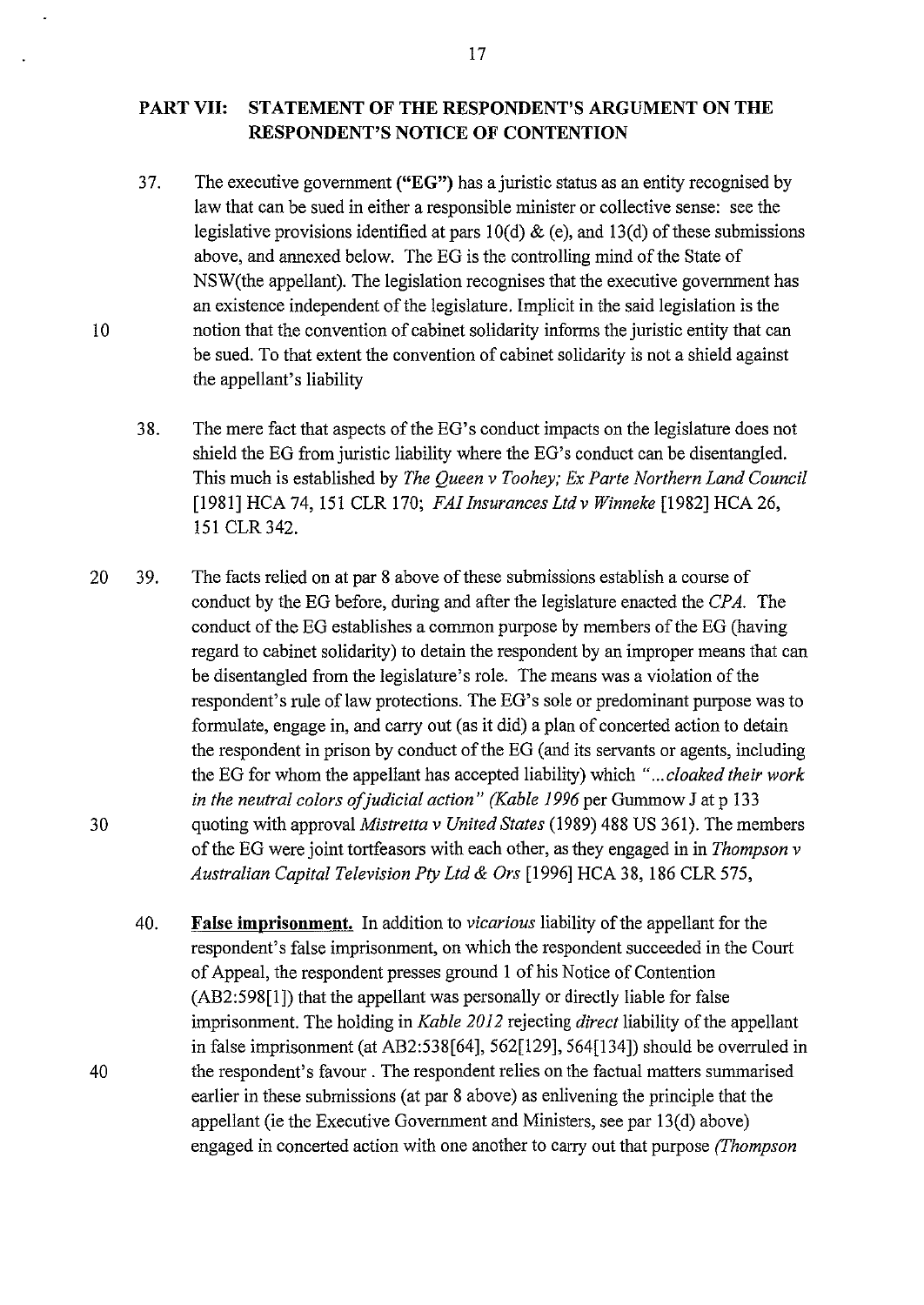*v Australian Capital Television Pty Ltd* & *Ors* [1996] HCA 38, 186 CLR 575 *("Thompson")* per Brennan CJ, Dawson & Toohey JJ at pp 580.8-581.3). The EG's conduct (by itself and its servants and agents including the DPP) was carried out "in furtherance of a common design" in which the EG's aided, counselled, directed and joined in the furtherance of that design *(Thompson,* per Gummow J at p 600.3 adopting the language used in *The Koursk* [1924] P 140 at 155, 159-160). The respondent contends that the passage in *Haskins v Commonwealth* [2011] HCA 28, 244 CLR 22 *("Haskins'')* at 41 [ 43] that is quoted by Basten JA at AB2:564[133]-[134] does not exclude direct liability in the present appeal. *Haskins* did not involve the application of the principle of joint liability in *Thompson* to the EG as a juristic entity tmder the *Crown Proceedings Act 1988*  (NSW).

- 41. **Malicious prosecution and collateral abuse of process.** The trial judge and the Court of Appeal erred in finding that the conduct of the EG could not be disentangled from the legislature or the motives of parliamentarians *(Kable 2010* at AB2:469[57]-471 [62]; *Kable 2012* per Basten JA at AB2:553-554[104], 557[114] with whom Allsop P at AB2:512[1], Campbell JA at AB2:579[173], Meagher JA at AB2:580[174], McClellan CJ at CL at AB2:580[176] concuned as to malicious prosecution and collateral abuse of process). The respondent was not suing for the *"very act of initiating and proclaiming the invalidated legislation" (Kable 2010* at AB2:470[61]). The respondent was suing the EG as joint tortfeasors for carrying out a tortious plan and common design.
- 42. The respondent contends that the EG's joint purpose set out above (at par 39) was a sufficient improper purpose for each of the respective torts of malicious prosecution and collateral abuse of process. The respondent describes this as *'institutional malice* '. The trial judge and the Court of Appeal wrongly refused to accept this as a cognisable form of malice *(Kable 2010* at AB2:472[70]-474[74]; *Kable 2012* at AB2:556[113]-557[114]). The respondent contends that malice has acquired an extended meaning in 'rule of law' torts, being enlivened by an improper purpose by the EG to instigate or set the law in motion (malicious prosecution) and/or to use, in the sense of misuse, the court system (abuse of process) to infringe the respondent's rule of law freedoms in the manner that occurred- it was a purpose *"other than a proper purpose": A v New South Wales*  [2007] HCA, 230 CLR 500 at 531[91]-[92] per Gleeson CJ, Gummow, Kirby, Hayne, Heydon & Crennan JJ. Predominant purpose is the criterion *(Williams v Spautz* [1992] HCA 34, 174 CLR 509 *("Spautz'')* per Mason CJ, Dawson, Toohey & McHugh JJ at p 529.5).

40

43. **Malicious prosecution:** There was absence of reasonable and probable cause for the EG's conduct. Kable was already remanded on bail on pending criminal charges so it was untrue that he could *" ... not otherwise be detained"* 

20

30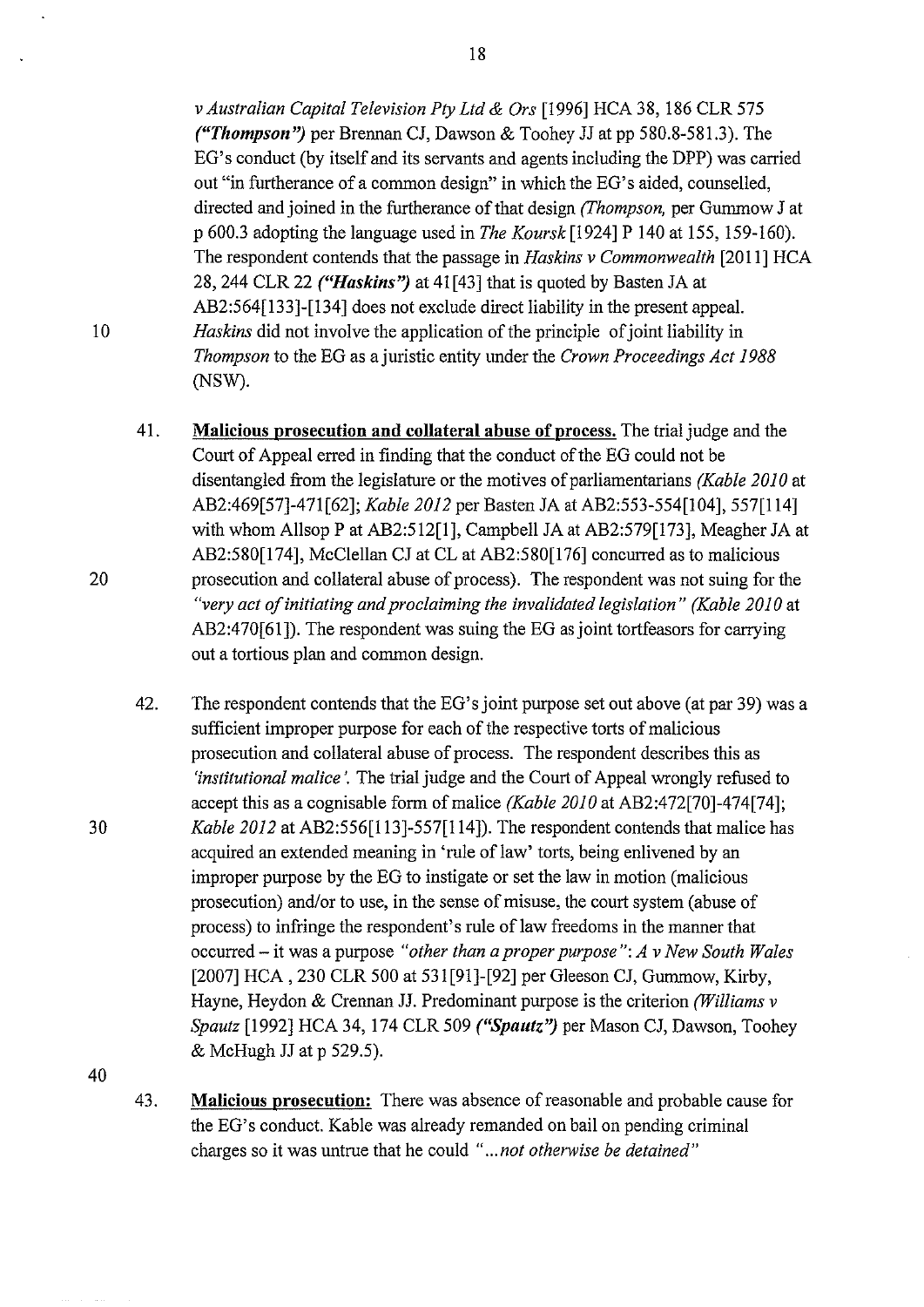(AB 1: 116(25)). The EG knowingly (subjectively) and objectively (in the *Mistretta,*  supra, sense) promoted a totally unfair 'prosecution' of Kable under unfair procedures which used the judiciary to bring about the EO's pre-determined *ad hominem* goal of detaining the respondent *(A v NSW, supra, at 525[70]*).

- 44. **Abuse of process:** Unlike an ordinary litigant, who cannot *'mould'* the court rules and prosecution procedures, the appellant's conduct (by itself and by its servants and agents including the DPP) controlled the prosecution evidence and process adopted by the Supreme Court in the *CPA* proceedings. The EG was the 'real' party, even though the DPP was the formal plaintiff *(CPA* ss 3(1 ), 8). The categories of abuse of process are not closed *(Jeffiry* & *Katauskas Pty Ltd v SST Consulting Pty Ltd* & *Ors* [2009] HCA 43, 239 CLR 75 per French CJ, Gummow, Hayne & Crennan JJ at 93[28]). The CPA proceedings were *"seriously and unfairly burdensome, prejudicial or damaging"* and *''productive of serious and unjustified trouble and harassment"* of the respondent (ibid at 94[28] reaffirming *Batistatos v RTA (NSW)* [2006] HCA 27, 226 CLR 256 per Gleeson CJ, Gummow, Hayne & Crennan JJ at 267[14]). The *CPA* proceedings were (as has been established by Kable 1996) an abuse of process in the sense explained by Brennan J, namely, *"the process of the law is put in motion for a purpose which ... the process is incapable*  20 *or serving the purpose it is intended to serve ... When process is abused, the urifairness against which a litigant is entitled to protection is his subjection to process ... which is not capable of serving its true purpose" (Jago v Disrict Court of NSW* & *Ors* [1989] HCA, 168 CLR 23 at pp 47.7- 48.3; reaffirmed by Brennan J in *Williams,* supra, at p 531.5) viz, was incapable of achieving detention of the respondent Kable according to law.
	- 45. This Court should overrule intermediate appellate courts which have held that the tort of collateral abuse of process cannot be committed by the 'real' prosecutor who is not an actual party on the record: See *Leerdam v Noori* [2009] NSWCA 90, 255 ALR 553 *("Leerdam 1'?,* special leave refused [2009] HCATrans 288 *("Leerdam II'?* and *Emanuele v Hedley* [1998] FCA 709 *("Emanuele'?,* which was mentioned but not decided in *Kable 2012* by Basten JA at AB2:540-541[73]. *Emanuele* noted however the argument that abuse of process may not be limited to the actual party but may extend to a 'real' party such as the Commonwealth. *Leerdam I* can be explained on the narrow basis that a party's solicitor on the record cannot be sued for collateral abuse of process where the solicitor has acted in accordance with the established professional and regulatory norms of conduct of admitted practitioners.

10

30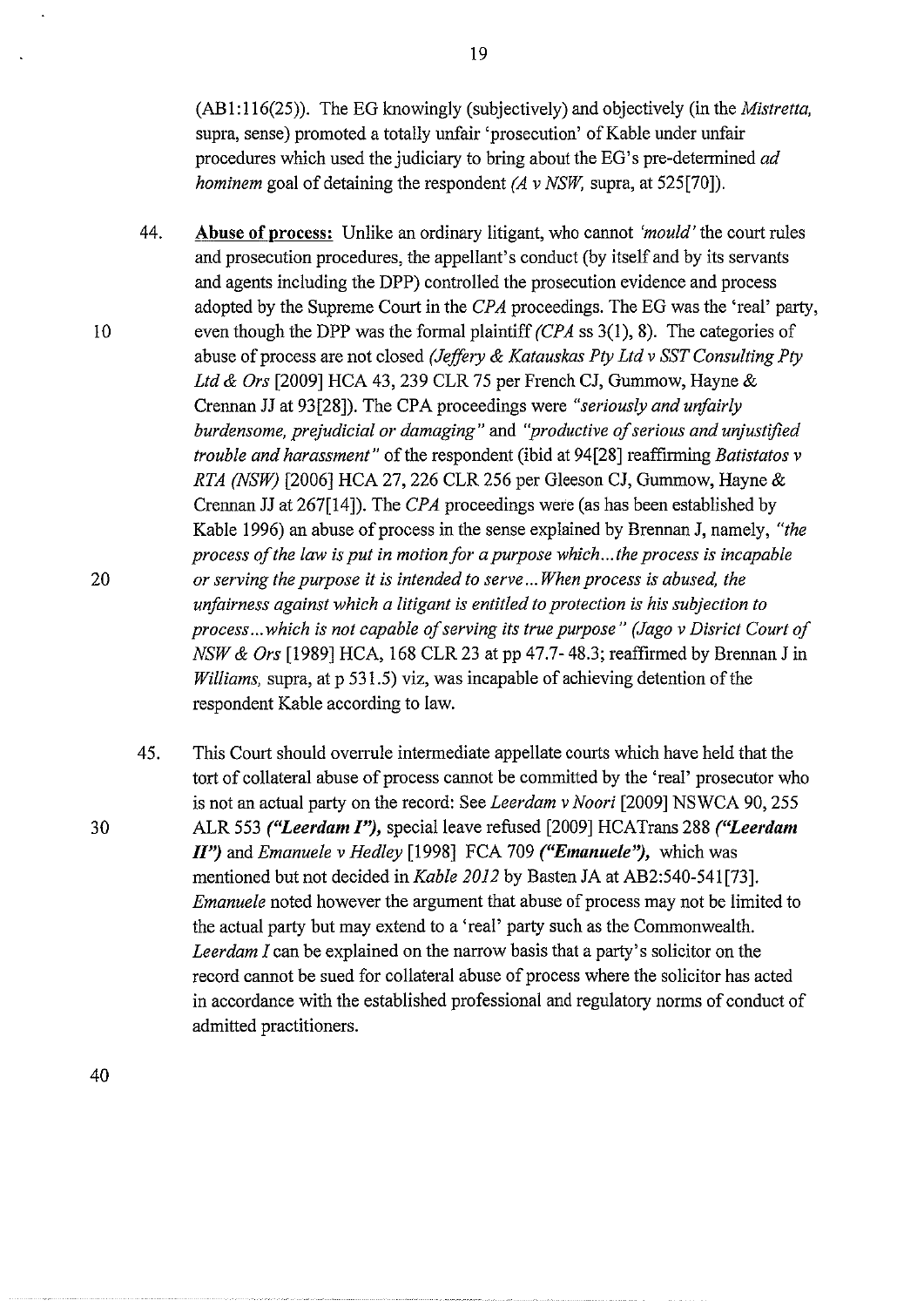# **PART VIII: ESTIMATE OF THE NUMBER OF HOURS REQUIRED FOR THE PRESENTATION OF THE RESPONDENT'S ORAL ARGUMENT**

46. The respondent estimates he will require two to three hours to present his oral argument.

#### 10

Dated: 15 February 2013

Barks (for hort counce) ------------------------------ ~

**PHILIP W. BATES** 

and **PATRICIA G. WHITE** 

Sir Owen Dixon Chambers 14/179 Elizabeth St, Sydney 20 Tel: (02) 9373 743 Fax: (02) 8998 8551 Email: bates@sirowendixon.com.au

Latham Chambers 8/67 Castlereagh St, Sydney Tel: (02) 9223 1037 Fax: (02) 9223 5690 Email: patricia.white@lathamchambers.com.au

# **COUNSEL FOR THE RESPONDENT**

 $\bar{u}$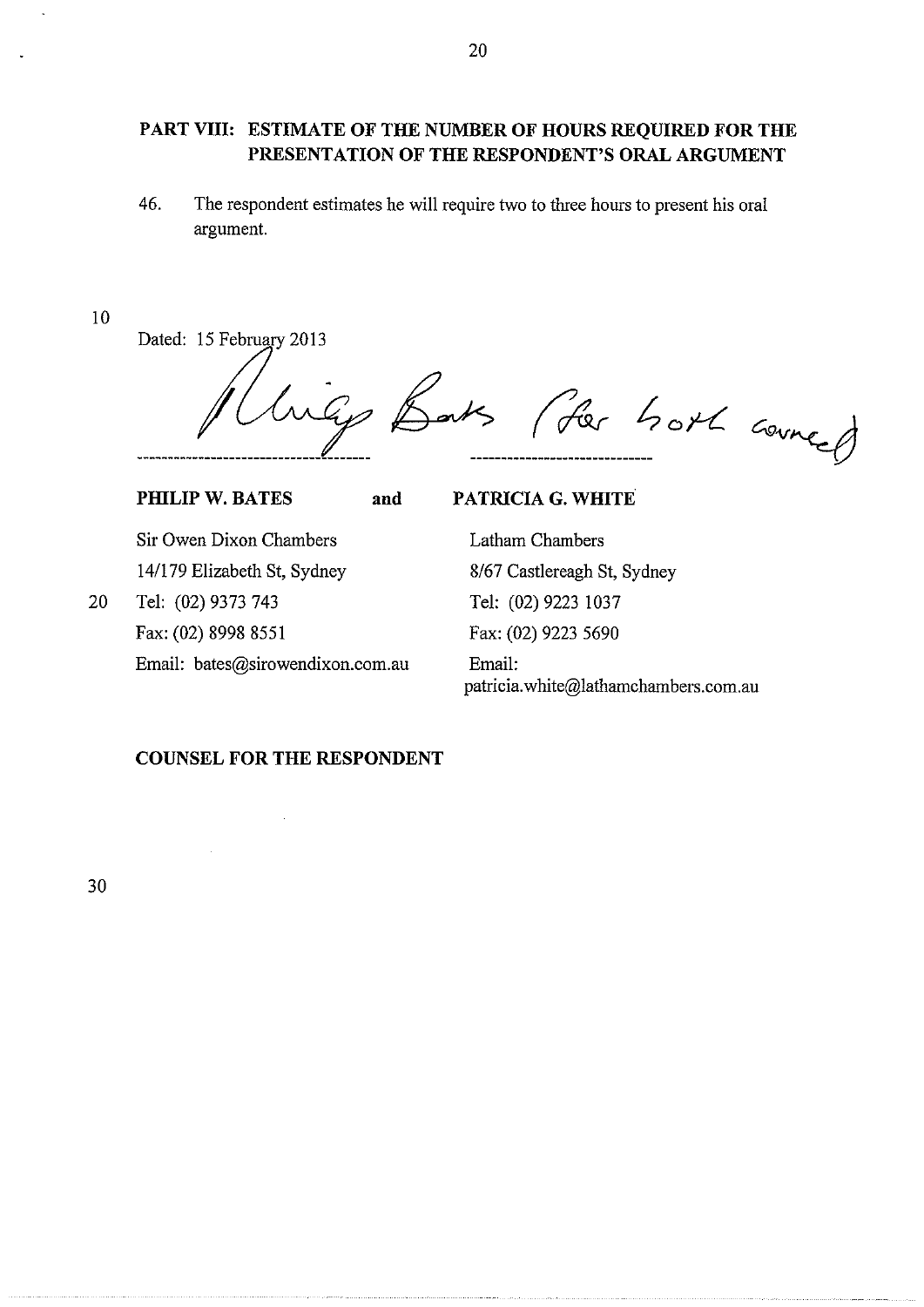# IN THE HIGH COURT OF AUSTRALIA

# SYDNEY REGISTRY No. S352 of 2012

### **STATE OF NSW**

Appellant

# AND

# GREGORY WAYNE KABLE

Respondent

### ANNEXURE A TO THE RESPONDENT'S SUBMISSIONS

- 1. This Annexure sets out the terms of sections 1 2, 3, 4, 5, 6 and 7 of the *Crown Proceedings Act 1988* (NSW) as well as sections 1, 2, 3, 4, 5, 7, 8 and 10 of the *Law Reform (Vicarious Liability) Act 1983* (NSW), as they were in force as at 23 February 1995 to 22 August 1995, and also sets out any amendments since then.
- 2. Firstly, the *Crown Proceedings Act 1988* (NSW) sections 1 2, 3, 4, 5, 6 and 7:

### 1 Name of Act

This Act may be cited as the *Crown Proceedings Act 1988.* 

#### 2 Commencement

This Act commences on a day or days to be appointed by proclamation.

### 3 Definitions

In this Act:

*civil proceedings* includes civil proceedings at law or in equity, and also includes proceedings by way of preliminary discovery, crossclaim, counterclaim, cross-action, set-off, third-party claim and interpleader.

| Filed on behalf of the Respondent by | Armstrong Legal                |
|--------------------------------------|--------------------------------|
| DX 933 Sydney (NSW)                  | Tel: (02) 9261 4555            |
| Level 5/127 York Street              | Fax: (02) 9261 4671s           |
| Sydney NSW 2100                      | Ref: Peter Magee PMM:EAP:12699 |

i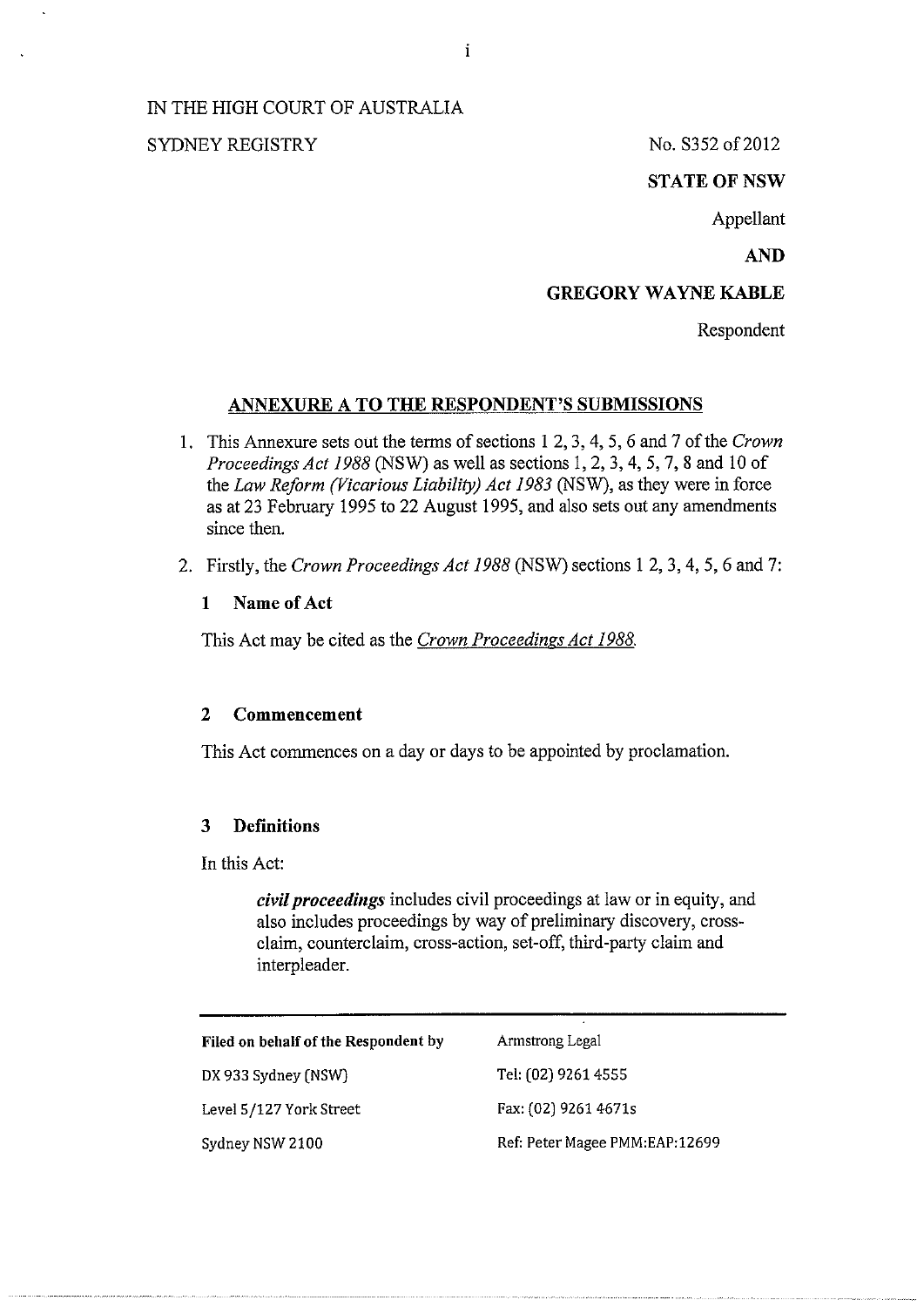*Crown* means the Crown in right of New South Wales, and includes:

- (a) the Government of New South Wales, and
- (b) a Minister of the Crown in right of New South Wales, and
- (c) a statutory corporation, or other body, representing the Crown in right of New South Wales.

*judgment* includes every species of relief which a court can grant, whether interlocutory or final, and whether by way of order that anything be done or not done or otherwise, and also includes a declaration.

#### **4 Crown may sue**

The Crown may bring civil proceedings under the title "State of New South Wales" against any person in any competent court.

3. Section 5 was in the following form since it came into force on I February 1989,and was subsequently amended.

#### **5 Crown may be sued**

(I) Any person, having or deeming himself, herself or itself to have any just claim or demand whatever (not being a claim or demand against a statutory corporation representing the Crown) may bring civil proceedings against the Crown under the title "State of New South Wales" in any competent court.

(2) Civil proceedings against the Crown shall be commenced in the same way, and the proceedings and rights of the parties in the case shall as nearly as possible be the same, and judgment and costs shall follow or may be awarded on either side, and shall bear interest, as in an ordinary case between subject and subject.

4. Section 5 was amended by the Courts Legislation Amendment Act 1998 (No. 49 of 1998), schedule 9 with effect from 3 August 1998.

#### **5 Crown may be sued**

Insert "against the Crown" after "whatever" in section 5 (I).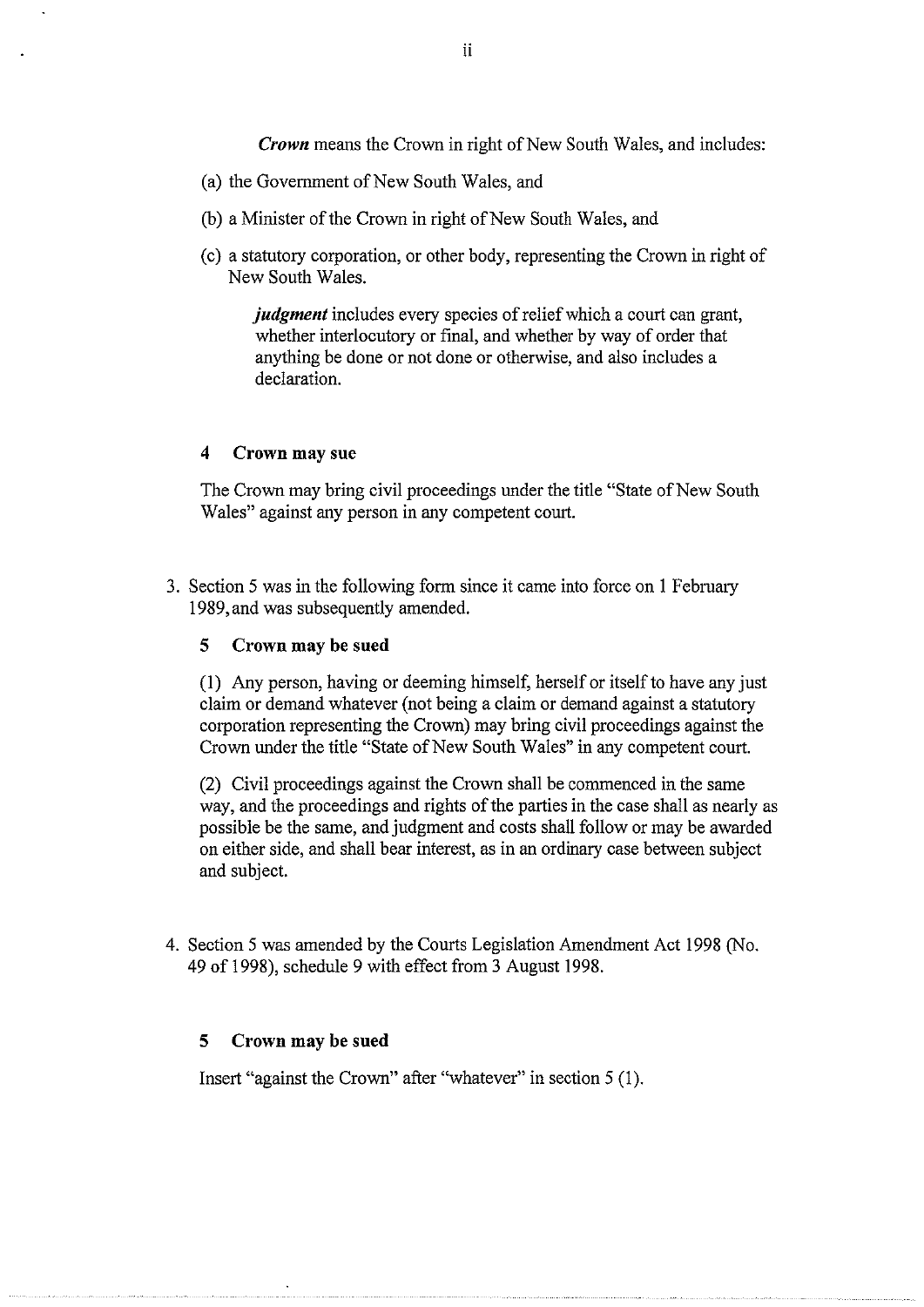# **6 Service of documents on the Crown**

(1) In connection with civil proceedings by or against the Crown under the title "State of New South Wales" a document required to be served on the Crown shall be served (subject to any other Act or law) on the Crown Solicitor.

(2) Rules of court may be made with respect to the mode of service of documents on the Crown Solicitor for the purposes of this section, including rules that personal service may be duly effected by leaving a document at the office of the Crown Solicitor.

# **7 Satisfaction of judgment**

(1) The Treasurer shall pay (out of any money legally available) all money payable by the Crown under any judgment, including any interest, except to the extent that the money is paid by some person other than the Treasurer.

(2) Execution, attachment or similar process shall not be issued out of any court against the Crown or any property of the Crown.

5. Secondly, the *Law Reform (Vicarious Liability) Act 1983* (NSW) sections 1, 2, 3, 4, 5, 7, 8 and 10:

### **1 Name of Act**

This Act may be cited as the *Law Reform (Vicarious Liability) Act 1983*.

#### **2 Commencement**

( 1) Sections 1 and 2 shall commence on the date of assent of this Act.

(2) Except as provided by subsection (1 ), this Act shall commence on such day as may be appointed by the Governor in respect thereof and as may be notified by proclamation published in the Gazette.

### **3 Application of Act**

This Act does not apply to or in respect of a tort committed by a person or arising out of a wrongful act or omission occurring before the day appointed and notified under section 2 (2).

#### **4 Act to bind Crown**

This Act binds the Crown.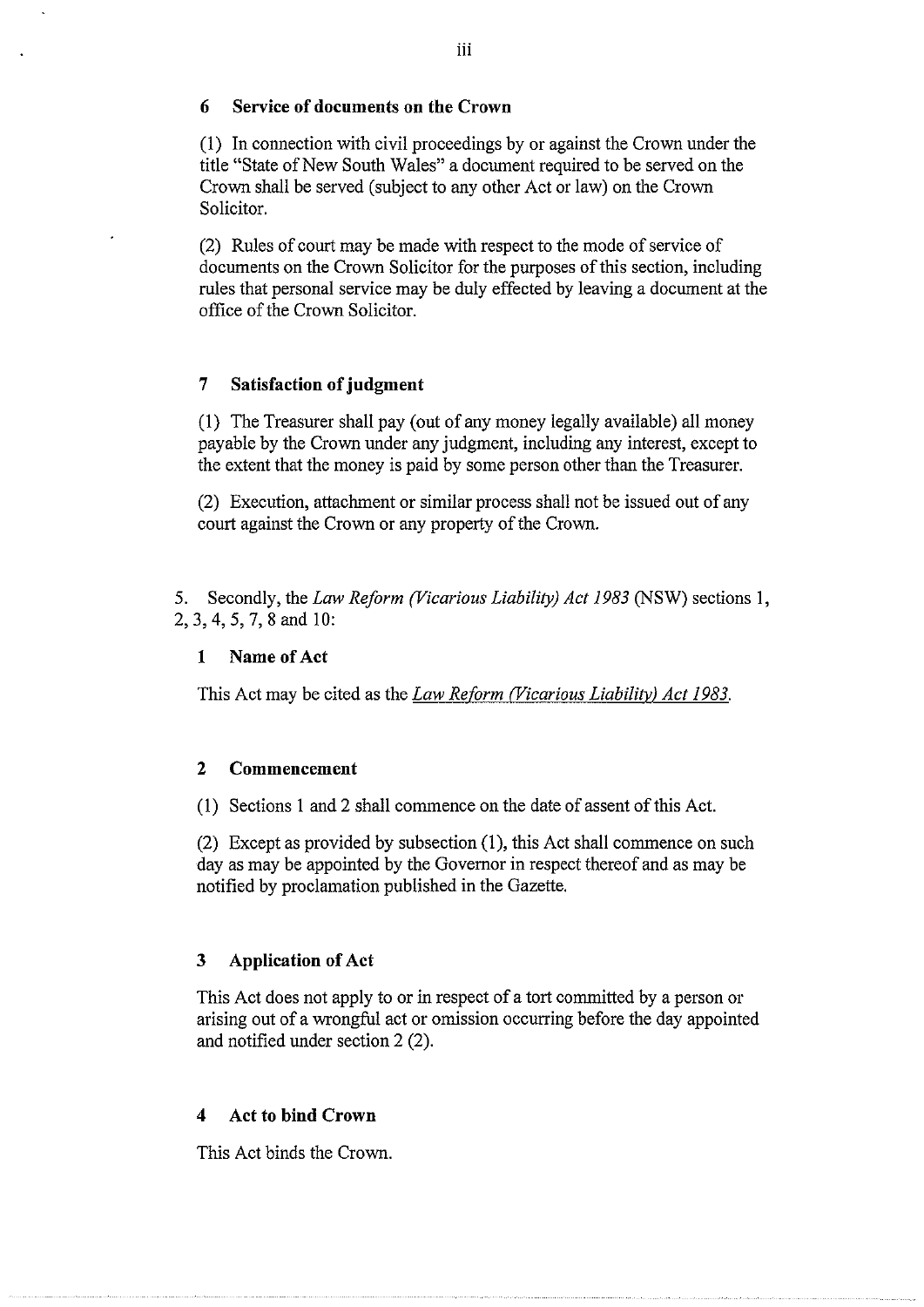6. Section 5 was in the following form since it came into force on 28 October 1983,and was subsequently amended.

#### 5 Definitions

(1) In this Act, except in so far as the context or subject-matter otherwise indicates or requires:

*Crown* means the Crown in right of New South Wales.

*independent function,* in relation to a servant or a person in the service of the Crown, means a function conferred or imposed upon the servant or person, whether or not as the holder of an office, by the common law or statute independently of the will of the servant's master or the Crown, as the case may require.

*office* includes the office of special constable within the meaning of Part 4 of the *Police Offences Act 1901.* 

*person in the service of the Crown* does not include a servant of the Crown.

- (2) In this Act, a reference to:
	- (a) a function, includes a reference to a power, authority and duty, and
	- (b) the performance of a function includes a reference to the exercise of the function and the failure to perform or exercise the function.
- 4. Section 5 was amended by Police Legislation Amendment (Civil Liability) Act 2003 (No. 74 of 2003) Schedule 2 with effect from 1 January 2004.

### [2] Section 5 Definitions

Insert in alphabetical order in section  $5(1)$ :

*court* includes a tribunal, and in relation to a claim for damages means any court or tribunal by or before which the claim falls to be determined.

*legal proceedings* means proceedings in a court.

*originating process* means any statement of claim, summons, application or other process by means of which legal proceedings are commenced.

*police tort claim* – see section 9B (1).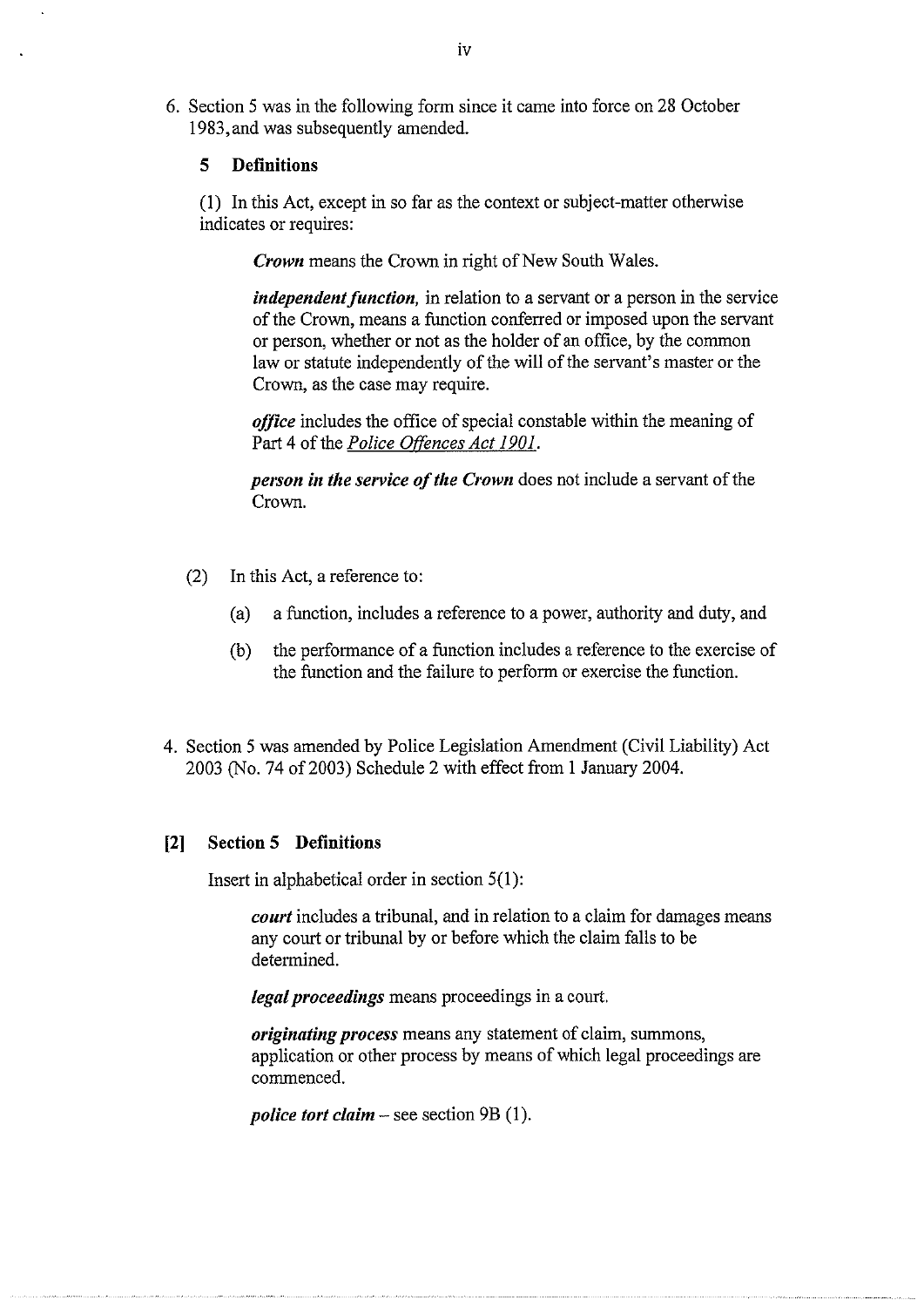# **7 Vicarious liability of masters**

Notwithstanding any law to the contrary, a master is vicariously liable in respect of a tort committed by the master's servant in the performance or purported performance by the servant of an independent function where the performance or purported performance of the function:

- (a) is in the course of the servant's service for his or master or is an incident of the servant's service (whether or not it was a term of his or her contract of service that the servant perform the function), or
- (b) is directed to or is incidental to the carrying on of any business, enterprise, undertaking or activity of the servant's master.

# **8 Further vicarious liability of the Crown**

- (I) Notwithstanding any law to the contrary, the Crown is vicariously liable in respect of the tort committed by a person in the service of the Crown in the performance or purported performance by the person of a function (including an independent function) where the performance or purported performance of the function:
	- (a) is in the course of the person's service with the Crown or is an incident of the person's service (whether or not it was a term of the person's appointment to the service of the Crown that the person perform the function), or
	- (b) is directed to or is incidental to the carrying on of any business, enterprise, undertaking or activity of the Crown.
- (2) Subsection (I) does not apply to or in respect of a tort committed by a person in the conduct of any business, enterprise, undertaking or activity which is:
	- (a) carried on by the person on the person's own account, or
	- (b) carried on by any partnership, of which the person is a member, on account of the partnership.

### **10 Effect of statutory exemptions**

(I) In this section:

*person* includes the Crown.

*statutory exemption* means a provision made by or under an Act which excludes or limits the liability of a person.

(2) For the purposes of determining whether or not a person is vicariously liable in respect of a tort committed by another person, any statutory exemption conferred on that other person is to be disregarded.